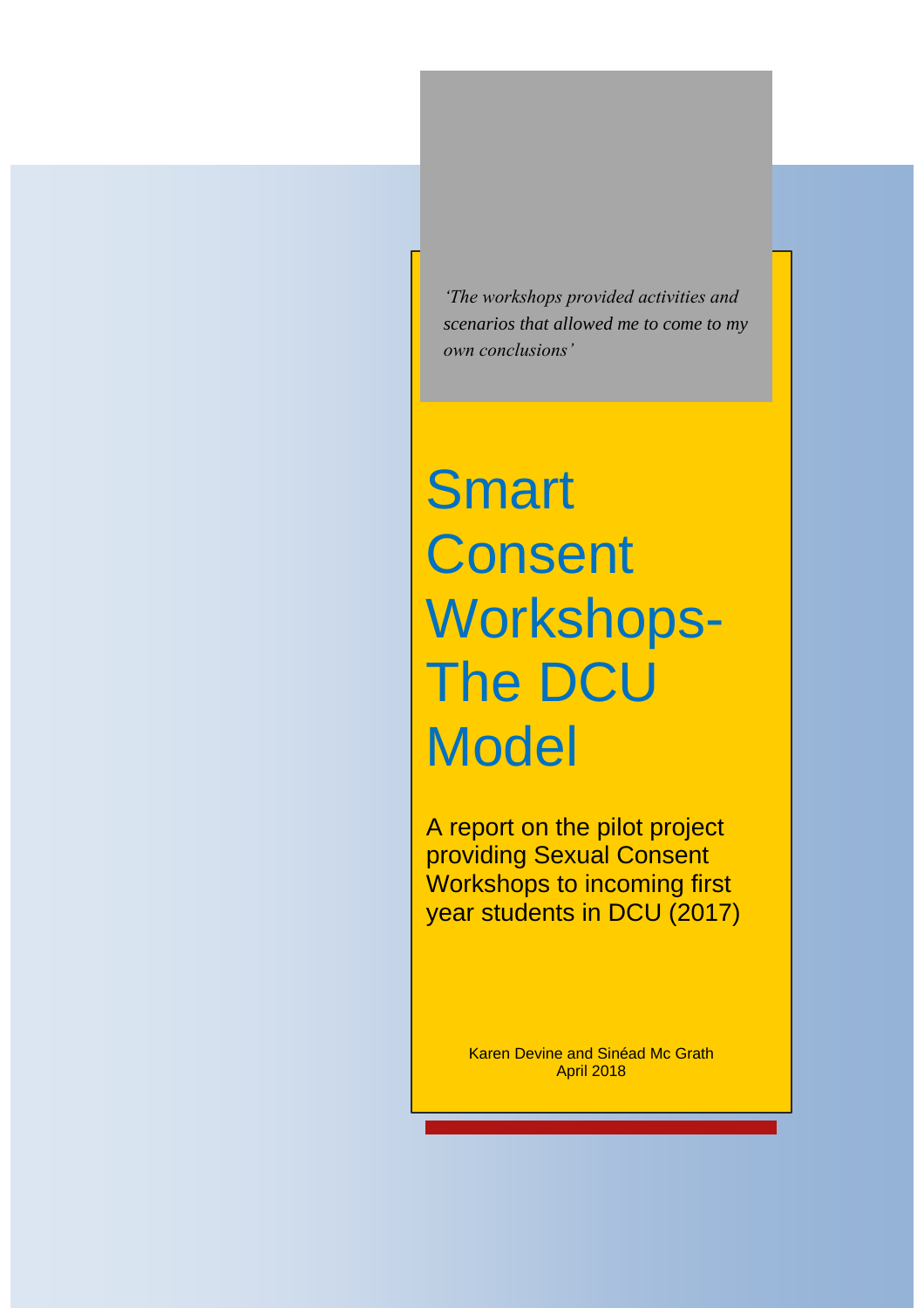# **TABLE OF CONTENTS**

# **Section 1: Why run consent workshops?**

| Section 2: The Logistics of the 2017 Workshops                         |
|------------------------------------------------------------------------|
|                                                                        |
| 2.1.1 Student Facilitators                                             |
| 2.1.2 Staff Facilitators                                               |
|                                                                        |
|                                                                        |
|                                                                        |
|                                                                        |
|                                                                        |
|                                                                        |
|                                                                        |
| Section 3: Feedback, Recommendations, and Future Plans                 |
| 3.1 Summary of Student feedback and experiences of the workshops14     |
| 3.2 Summary of Facilitator feedback and experiences of the workshops15 |
|                                                                        |
|                                                                        |
|                                                                        |
|                                                                        |
|                                                                        |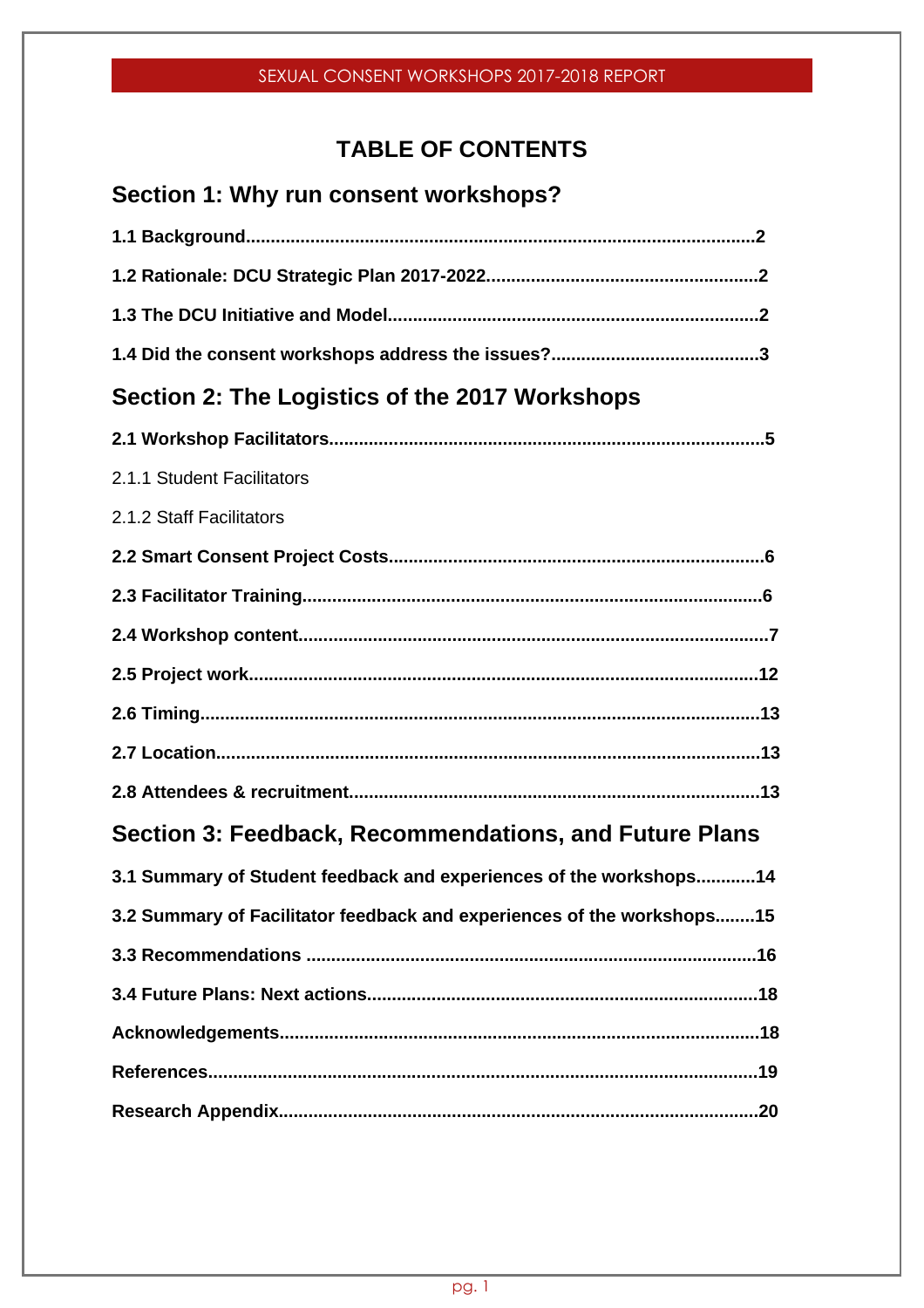# **Section 1: Why run consent workshops?**

#### **1.1 Background**

Studies carried out on the student population in Ireland have demonstrated the need for education on the issue of sexual consent. In 2015, Trinity College Dublin Students' Union (TCDSU) released the results of a survey of 1,038 students on sexual consent, of whom 1 in 4 women and 1 in 20 men had had an unwanted non-consensual sexual experience ranging from verbal to physical sexual assault. This TCDSU survey data aligns with the results of the *Say Something* survey conducted by the Union of Students in Ireland (USI) in 2013. The SAVI Report shows the higher *lifetime prevalence* rate of 42% of women and 28% of men experiencing an unwanted sexual experience. (McGee at al., 2002) Reasons for poor reporting of sexual assaults are outlined in the USI's *Say Something* survey, i.e. a) not seeing the incident as nonconsensual (although defined as such in Irish Statute); b) fear of not being believed or taken seriously; c) fear of backlash from the assailant or of jeopardising their lives. The impact of sexual violence has lifelong consequences for the victims, and for all within their university and society. This issue is best tackled through a bottom-up, student-led approach rather than a top-down approach (state or higher education authorities, policing, or criminal justice system). (Devine, 2017) Therefore harnessing more effective education and empowerment strategies, including sexual consent workshops, is the way forward to positively transform the 'next generation' sexual consent culture.

#### **1.2 Rationale: DCU Strategic Plan 2017-2022**

Our commitment to our students is that we will prepare them well to flourish in the world outside the university: in their personal lives, in civic society, and in the rapidly evolving workplace. The Smart Consent Workshops complement the current suite of services available to students through Student Support and Development.

#### **1.3 The DCU Initiative and Model**

The DCU Smart Consent Initiative was created by the following four members of staff in DCU: Podge Henry (SU VP for Welfare and Equality), Sinéad Mc Grath (Student Health Centre Nurse and Midwife, RGN,RM,HDip), Tracey Harrington (Lecturer Children's Nursing- School of Nursing and Human Sciences) and Karen Devine (Lecturer in International Relations-School of Law and Government).

Trinity College Dublin held a Smart Consent Workshop Report Summary launch on the 6th July 2017 which was attended by Tracey Harrington, Podge Henry and Sinéad Mc Grath who had all expressed an interest in the issue. Sinéad McGrath had previously attended two lectures in June 2017, firstly a lecture given by Debbie Marshall from the Sexual Assault Unit in Mullingar, Co. Westmeath and secondly a lecture at the CSSI conference which included a talk on Sexual Consent by Dr. Siobhan O'Higgins from National University of Ireland Galway (NUIG). Karen Devine had presented at the ECPR ECPG conference on the 8th June 2017 on the issue of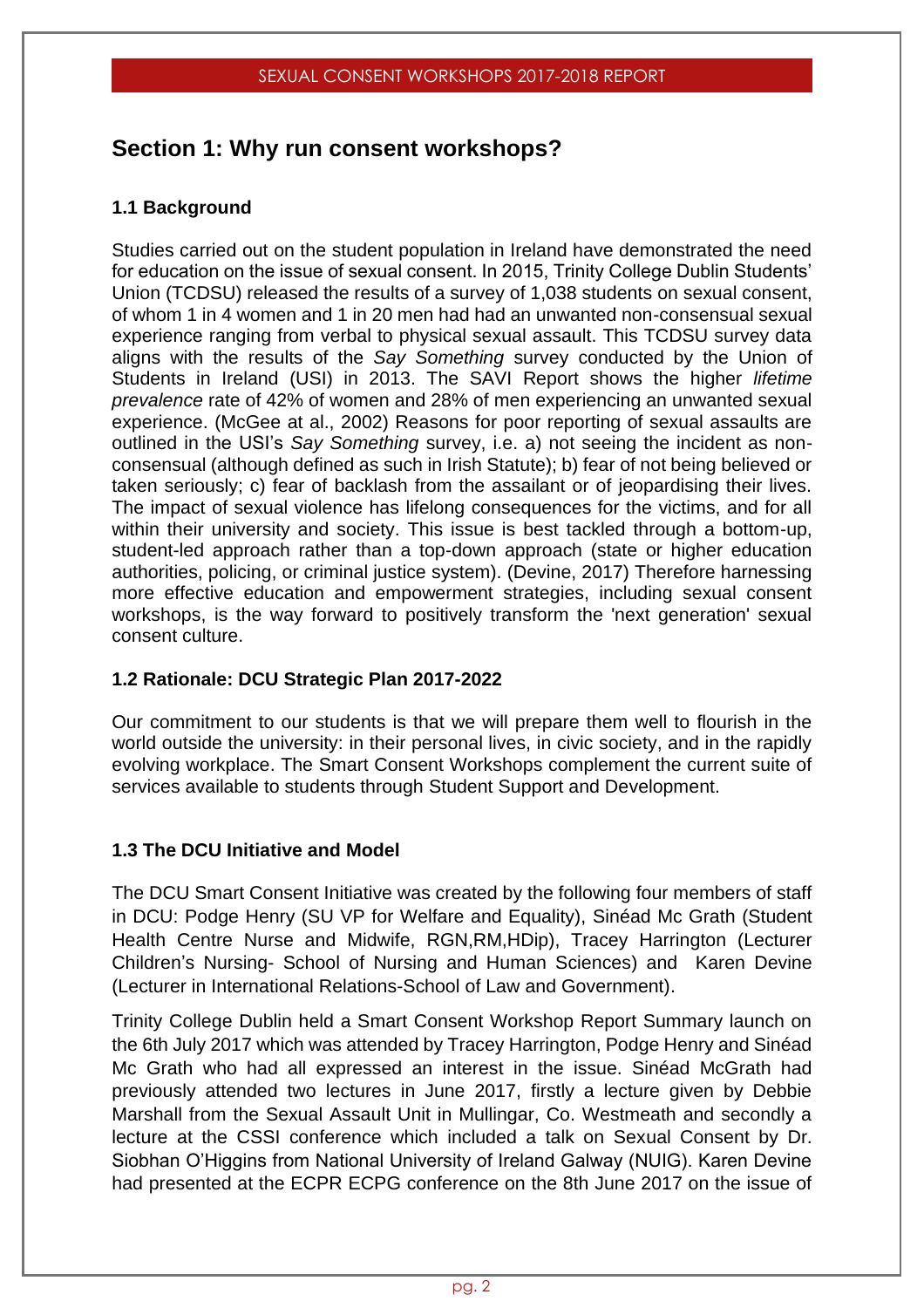Sexual Assault on Campus and had expressed an interest in this area. On the 10th July 2017 Tracey Harrington made contact with Podge Henry to organise a meeting on Smart Consent Workshops for DCU.

Sinéad sent an email to Dr. Claire Bohan, Director of DCU SS&D on the 12th July 2017 offering to be involved in an exploration of setting up Smart Consent Workshops in DCU. Dr. Bohan responded by giving approval to Sinéad McGrath to investigate the viability of running workshops and to make contact with interested parties in the University. Contacts were then made between Podge Henry, Tracey Harrington, Sinéad McGrath and Karen Devine to form an informal committee to develop the project, and the first meeting was held on the 26th July 2017.

The Smart Consent Team thereafter contacted Dr. Claire Bohan Director of SS&D for formal approval of the project formulated during weekly meetings, and thereafter Dr. Bohan informed the relevant authorities of DCU about the details in July 2017.

The Smart Consent committee engaged with interested parties from the University, specifically the SS&D services, counselling services, lecturers with a particular interest and, as we felt students were more likely to respond to their peers, the student body itself. Damien Mc Clean (Student Union Welfare Officer, TCD) also met with the team to advise on the project based on his experience of delivering Smart Consent Workshops to TCD students in 2016-2017.

A decision was made to pilot workshops for incoming first year DCU students during week two of semester one 2017. These workshops would be based on work that had been carried out by the SMART<sup>1</sup> project team at the School of Psychology at National University of Ireland Galway (NUIG) including Dr. Pádraig MacNeela and Dr. Siobhán O'Higgins. To this end, training was provided by NUIG to a team of facilitators made up of DCU staff and students. The workshops with students then took place in the evening, from Monday to Thursday of week two, operating in two campuses (St. Patrick's Campus and Glasnevin Campus) with a total of twelve workshops delivered. Funding for this pilot project came from DCUSU and SS&D headed by Dr. Bohan.

#### **1.4 Did the consent workshops address the issues?**

Research from the Workshop Evaluation Form helps to address the question of whether the consent workshop addressed consent in meaningful way for participants and had an enabling and empowering effect. The Workshop Evaluation Form was filled out by a majority (184) of the 253 participants, which covered three factors: a) Student Feedback, b) Consent Preparedness, and c) Positive Attitude [towards sexual consent], and provided research data on attitudes to consent. <sup>2</sup> The Smart Consent Team in NUIG collated this data into an SPSS dataset and provided some helpful analysis based on the final valid number of 171 completed evaluation sheets. Approximately four-fifths of the students who filled out the evaluation sheet were

<sup>1</sup> SMART refers to All **S**exual orientations, state of **M**ind, all forms of sexual **A**ctivity, all **R**elationships and **T**alking

<sup>2</sup> Eighty-five Research Consent sheets were also gathered from participants for future followup research on the impact of the workshop for students as they navigate their way through first year of university life, subject to funding and DCU Ethics Approval.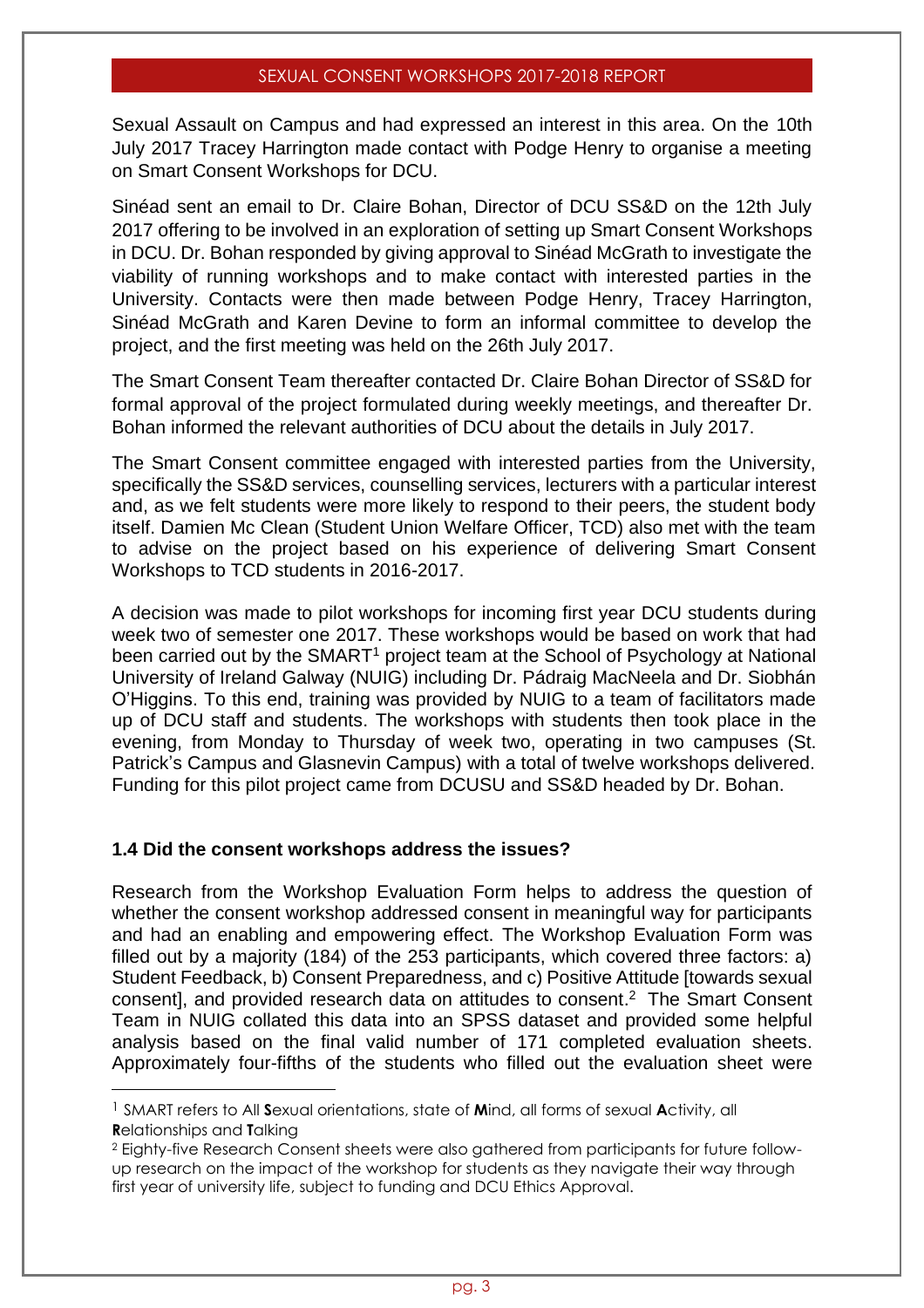female. This research on the pilot implementation of consent workshops at Dublin City University provides positive evidence of the acceptability and impact of the SMART Consent workshop, with the key 'take home' messages presented here and in a more detailed write up included in a Research Appendix to this report.

Of the eleven consent items, agreement on asking for consent saw the most important change between students' pre- and post-workshop attitudes, which arguably shows that the workshop had an empowering effect on female participants' in terms of confirming their right to seek and expect mutual consent to avoid any misinterpretations. Roughly half of all female participants, pre-workshop, strongly agreed with the statement "Asking for sexual consent is in my best interest because it reduces any misinterpretation that might arise" (56%), rising to three-quarters of all female participants (76%), post-workshop (see Table 1a below). Male participants were seemingly already empowered in this respect, as 3 in 4 males strongly agreed that asking for consent was in his best interest, pre-workshop.

**TABLE 1a: Attitudes to Consent "Asking for sexual consent is in my best interest because it reduces any misinterpretation that might arise" by Gender, Pre- and Post-Workshop (%)**

| Gender | <b>Stage</b> | TOTAL<br>(n) | Strongly<br>disagree | Disagree | Neutral | Agree | Strongly<br>agree |
|--------|--------------|--------------|----------------------|----------|---------|-------|-------------------|
| Male   | <b>PRE</b>   | 36           | 0%                   | 0%       | 0%      | 28%   | 72%               |
|        | <b>POST</b>  | 35           | $0\%$                | 0%       | 0%      | 20%   | 80%               |
| Female | <b>PRE</b>   | 143          | 1%                   | 0%       | 8%      | 35%   | 56%               |
|        | <b>POST</b>  | 131          | 0%                   | 0%       | 5%      | 19%   | 76%               |

In terms of gaining real-life usable skills to deal with sexual consent, the results (Table 1b) show the workshops had a tremendously positive effect on both male and female participants. Roughly half of the participants prior to the workshops either agreed or strongly agreed they had the skills, whereas, nearly all participants (99%) left the workshops in agreement that they had the skills to deal with sexual consent.

**TABLE 1b: Attitudes to Consent "I have all the skills I need to deal with sexual consent" by Gender, Preand Post-Workshop (%)**

| Gender | <b>Stage</b> | TOTAL<br>(n) | Strongly<br>disagree | Disagree | Neutral | Agree | Strongly<br>agree |
|--------|--------------|--------------|----------------------|----------|---------|-------|-------------------|
| Male   | <b>PRE</b>   | 36           | 3%                   | 11%      | 33%     | 42%   | 11%               |
|        | <b>POST</b>  | 35           | 0%                   | 0%       | 3%      | 29%   | 69%               |
|        | <b>PRE</b>   | 143          | 1%                   | 8%       | 34%     | 43%   | 14%               |
| Female | <b>POST</b>  | 131          | 0%                   | 2%       | 2%      | 36%   | 63%               |

Notably, there was a sizeable shift in the "strongly agree" category, as roughly 1 in 8 participants strongly agreed they all the skills prior to the workshop, but after the workshop, 2 in 3 strongly agreed that they had the necessary skills.

Further data analysis is available in the Research Appendix at the back of this report.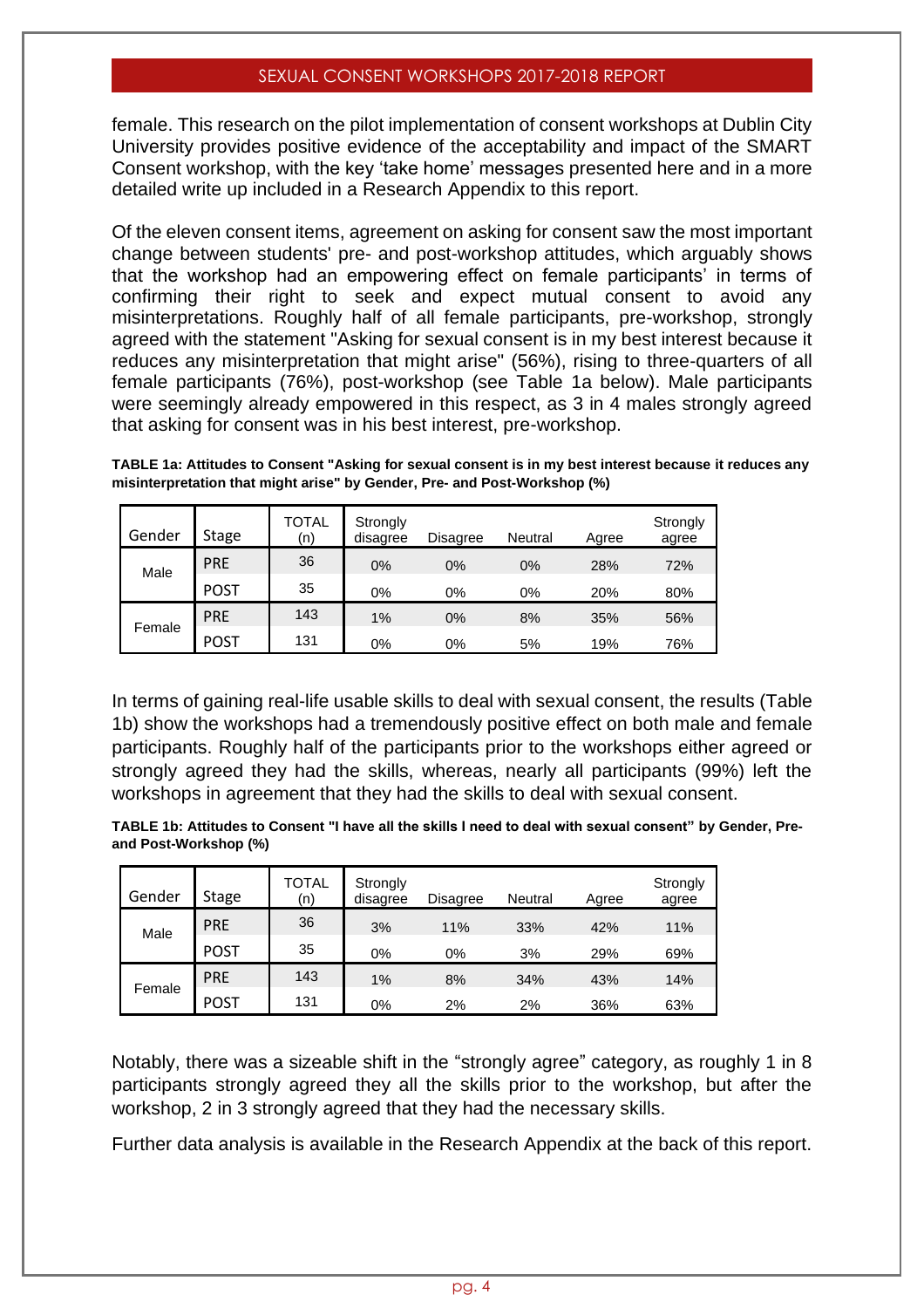### **Section 2: The Logistics of the 2017 Workshops**

#### **2.1 Workshop Facilitators**

The four-member Smart Consent Committee came to a decision that the workshop sessions would be facilitated by a two or (preferably) a three person team comprised of one staff member, one student, and one 'runner' (either staff or student) to help facilitate the workshop. Both staff and student facilitators were to be trained in a oneday training event led by the SMART team from NUIG [see section 2.3 Training].

#### *2.1.1 Student Facilitators*

Because of the sensitive topic of the workshops, it was decided that only students who had experience in active listening and students who expressed an interest in the topic would be invited to apply to facilitate the workshops. Applicants were asked to indicate experience and qualifications in these areas in a dedicated section of the on-line application form. We sought to select a group of facilitators that reflected diversity in terms of gender, sexual orientation, age, and life experiences.

#### *2.1.2 Staff Facilitators*

The staff facilitators came from university services such as Lecturers, Nursing staff, Counsellors, and staff from SS&D and the Students' Union (SU).

Student facilitators noted having staff facilitating alongside them as 'helpful', with many describing that having a more experienced person assisting them in the running of the workshop made them feel more at ease. They also believed that students would feel more comfortable attending a workshop whereby there was a professional also facilitating. There were some concerns that the staff facilitators would control the workshops, so the student facilitators were encouraged to lead the workshop when at all possible and the majority were happy to do so.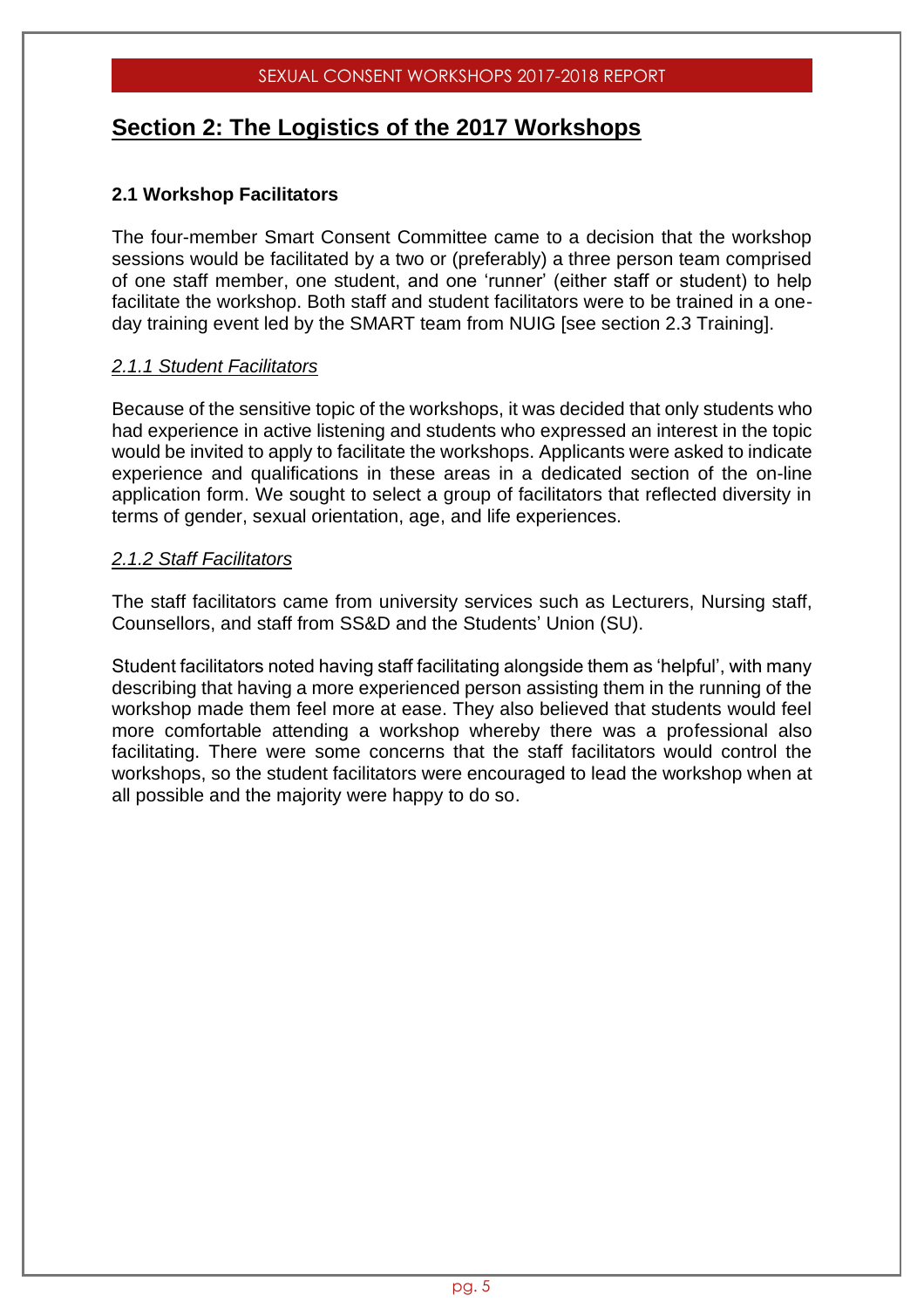#### **2.2 Smart Consent Project Costs**

The costs for the Smart Consent project were as follows.

| <b>Activity</b>                                  | <b>Days</b>     | Costs $(\epsilon)$          |
|--------------------------------------------------|-----------------|-----------------------------|
| Training workshop for 27 DCU                     | 1 per           | 1200                        |
| participants given by three NUIG staff           | participant     |                             |
| Facilitators' lunch at training day              |                 | 216                         |
| <b>Workshop Stationary i.e. Flipcharts /post</b> | 0.5             | 150                         |
| its, markers, ribbons, name stickers,            |                 |                             |
| lamented percentage sheets and thumbs            |                 |                             |
| up signs                                         |                 |                             |
| Marketing and PR: On campus posters-             | 1               | n/a absorbed by             |
| design and print, directional posters            |                 | <b>DCUSU</b> budget         |
| <b>Refreshments Pizza</b>                        |                 | 900                         |
| <b>Room Hire</b>                                 | 0.5             | n/a; absorbed by            |
|                                                  |                 | <b>DCU</b>                  |
| Workshop Handouts (Sign In sheets,               | 1 (half day per | n/a; absorbed by            |
| <b>Workshop Evaluation sheet, Support</b>        | two             | <b>Student</b>              |
| Service Contact Details sheet, Consent for       | Committee       | Health/School of Law        |
| Research sheet)                                  | members)        | and Government              |
| <b>Clean Up Post workshop</b>                    | 1 hour per      | n/a; Facilitators           |
|                                                  | workshop per    | cleaned up                  |
|                                                  | Facilitator     |                             |
| Laptops /projectors and flip chart stand         | $0.5$ (quarter  | n/a; supplied by            |
|                                                  | day per two     | <b>Facilitators/Student</b> |
|                                                  | Committee       | Health/SS&D                 |
|                                                  | members)        |                             |
| Delivery of 12 workshops across two              | 4 hours * 12    | n/a; time by staff and      |
| campuses, Monday-Thursday                        | workshops * 2   | students given on a         |
|                                                  | volunteers $=$  | voluntary basis             |
|                                                  | 96 hours        |                             |
| Total Costs (€)                                  |                 | 2466                        |

The costs in terms of time for each of the Committee members varied between an average of a quarter of a day to two days per week from July to September 2017.

#### **2.3 Facilitator Training**

Facilitator training was organised to be held on one day in an attempt to make it more accessible to students and staff and to lower the amount of time staff facilitators had to be absent from work. Training began at 9:30 on the 11<sup>th</sup> September 2017 in the Henry Grattan Building, Glasnevin Campus, and ended at 16:30hrs. It involved firstly all facilitators being 'workshopped' as active participants, all of whom found this experience to be very beneficial, before all facilitators practiced and then delivered the workshop to their training day peers.

It was an enjoyable and informative day in which all facilitators were critiqued on their delivery for improvements. The facilitators left the workshop training confident in their ability to deliver the workshops. All agreed of the need to practice the delivery several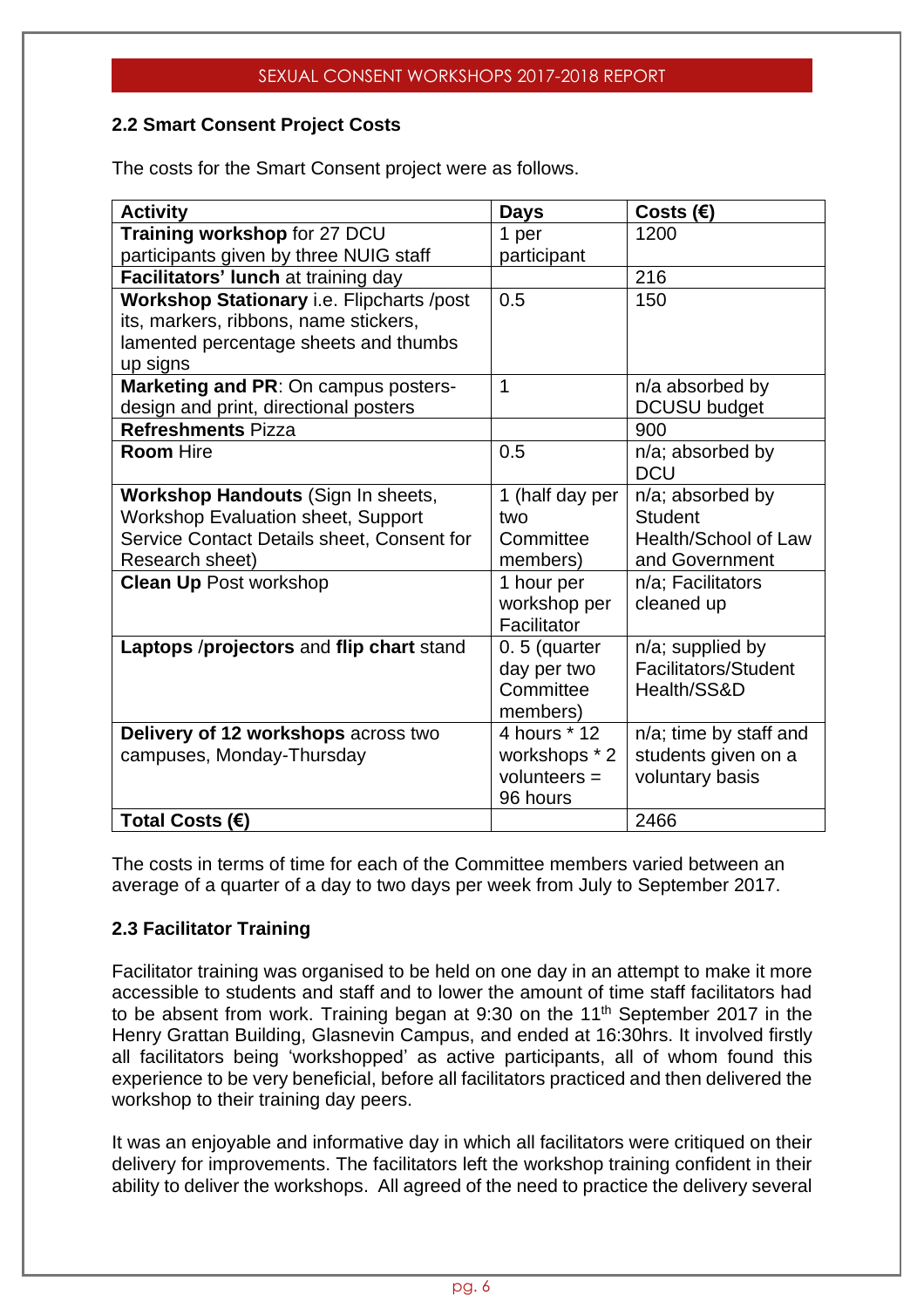times in their allocated partnerships to ensure of an optimal quality delivery "live" to the student participants. Most facilitators enthusiastically met up to practice delivering the workshops, and to prepare materials, over a three week period before the scheduled workshops.

#### **2.4 Workshop content**

The consent workshop content was designed by SMART Consent NUIG. Content was as follows:

#### **1. INTRODUCTION**

The two facilitators introduced themselves and outlined the nature and purpose of the workshops. The workshops did not normally commence until all students had completed the first page of the Evaluation Sheets. Secondly, a contract was designed and approved by all facilitators and students, to ensure confidentiality of anything said in the workshops. It was emphasized that the workshop was not about students' personal experiences, but rather an open discussion on the topic of sexual consent. It was emphasised that there were no right or wrong answers.

#### **2. ICE BREAKERS**

When signing up, students were encouraged to complete and wear a first name badge. Students were divided into groups and provided with A5 flip chart sheets and coloured markers. Their task was to come up with formal and informal words for either a) sexual body parts, b) sexual activities, and c) sexual orientations. The latter (c) was not used by most workshop facilitators. It is worth noting that a small number of facilitators expressed having personal difficulty with this part of the workshop in the feedback survey carried out in October 2017. Sheets were swapped around the groups and then reported back to everyone in the workshop, which provoked a lot of laughs. The ice was broken. On rare occasions, facilitators modified this section, using "post-its" on a wall, rather than the sheets.

#### **3. WHAT IS CONSENT?**

Three prepared flip chart sheets were placed on the wall of the room with the following headings: 1) *What is Consent?;* 2) *Barriers to Consent*; 3) *What facilitates Consent?* Students were asked to write their answers to these questions on postits and to place them on the relevant sheets on the wall. The facilitators went through the answers with the students and facilitated discussion of same. Students could see how their own definitions of consent compared with those of their peers and gained understanding of others' perspectives.

#### **4. THREE STORIES / SCENARIOS**

The next section of the workshop focused on descriptions of three scenarios of situations involving the issue of sexual consent; these three stories ("vignettes") covered same-sex and heterosexual relationship scenarios provided by the NUIG Sexual SMART Consent Project Team. The facilitators read out each scenario described on a powerpoint slide projection to the students, who in turn, discussed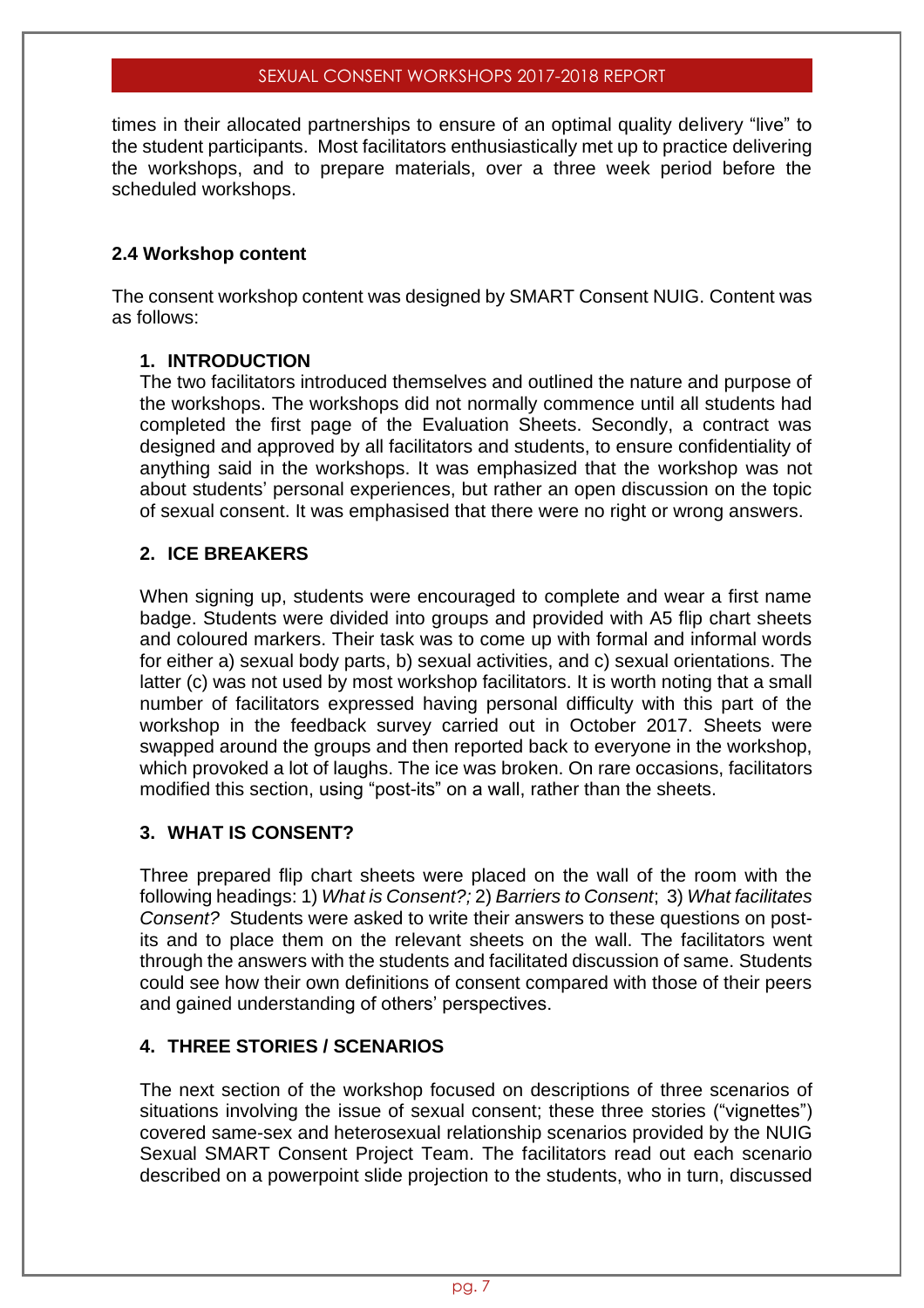the issues around sexual consent among their groups. Using the 'thumb' laminated sign, each group decided if there was mutual sexual consent, if they were unsure or if there was no consent in each of the scenarios, as the scenarios allowed multiple interpretations. There was time allocated for in-depth discussion of the reasons behind the conclusions drawn by the students on the presence or absence of mutual, on-going sexual consent. The notions of multiple interpretations and 'grey areas' were explored in open discussions, with facilitators emphasising the idea of "no right or wrong answers".

#### **5. RIBBON /ROPE TASK – SOCIAL NORMS**

The facilitators laid out a long piece of ribbon from the top of the room to the other end, with A4 laminated sheets of 0%, 25%, 50%, 75% and 100% placed at appropriate intervals alongside the ribbon. Some results from a student survey conducted earlier that year by NUIG Smart Consent (MacNeela et al., 2017), about attitudes towards sexual consent, verbal and non-verbal forms, were presented to the workshop participants. The workshop students were asked to guess, firstly, what proportion of students surveyed agreed or disagreed with an affirmative statement ("I feel that…."), i.e. the workshop students were asked to guess the surveyed students' positions, and to stand on the relevant location reflecting the percentage of surveyed students answering in the affirmative. (See Figure 1a below) The survey result was read out by the facilitator and students were asked to move along the ribbon to the appropriate laminated % figure. During these moves, students were voicing their reactions to the results, compared with their own initial thoughts and expectations.

**Figure 1a: Asking the workshop participants to guess what proportion of surveyed students wanted consent for [scenario/activity]**



The second related question asked about what answer the surveyed students' peers would give (worded as "Most other students feel that…..") and our workshop students were asked to stand on the relevant location reflecting their guesses at the percentage figure (see Figure 1b). The survey result was read out by the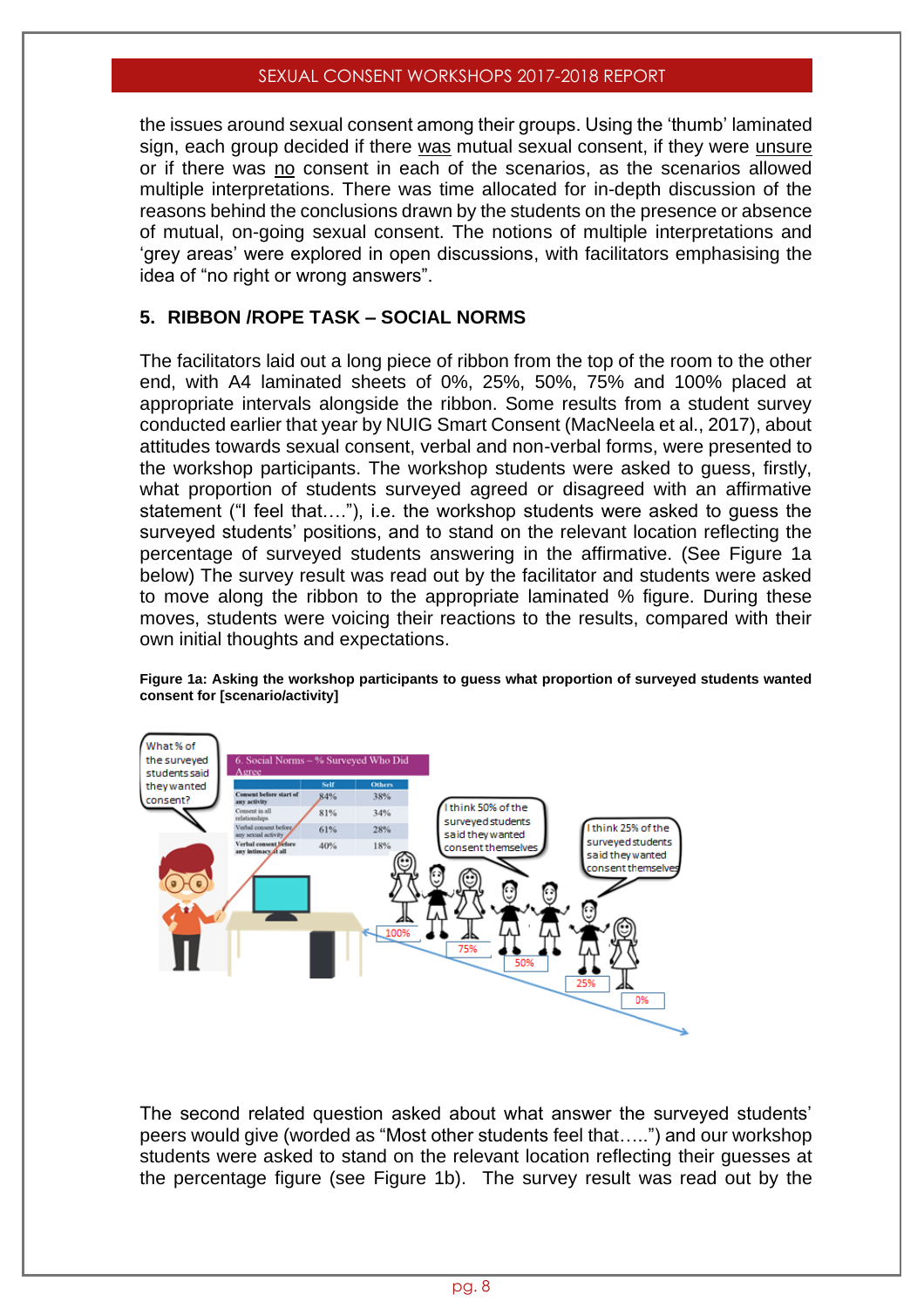facilitator and students were asked to move along the ribbon to the actual percentage figure reported in the research. This prompted a discussion on students' prior perceptions and the actual results. For example, the results of the exercise showed the difference between the number of students who wanted consent to be given before an experience themselves (84%), versus these students' perceptions of how many of their own peers wanted consent (38%), i.e. "I want consent but I didn't realise everyone else felt the same way!"



**Figure 1b: Asking the workshop participants to guess what proportion of the surveyed students' peers wanted consent for [scenario/activity]**

In next section of the workshop, the students returned to their seats and the facilitators read out further survey results about sexual activity in a 'hook up' situation. This exercise allowed discussion of peer pressure based on students' somewhat erroneous perceptions of what others (in particular females) are comfortable doing in hook up scenarios, i.e. what is the social 'norm' (See Figure 3 below).

For example, the results illustrated that surveyed male students' own personal comfort levels with giving and receiving oral sex were similar to their percentage estimates of their peers' comfort levels (see Figure 2a and 2b).

In terms of a scenario of sexual intercourse, the results showed that whilst 60% of surveyed male students reported feeling comfortable with sexual intercourse in a hook up scenario, they thought that 78% of other students were (see Figure 3). The followup discussion enhanced the possibility of effecting a reduction in perceived peer pressure to engage in those activities.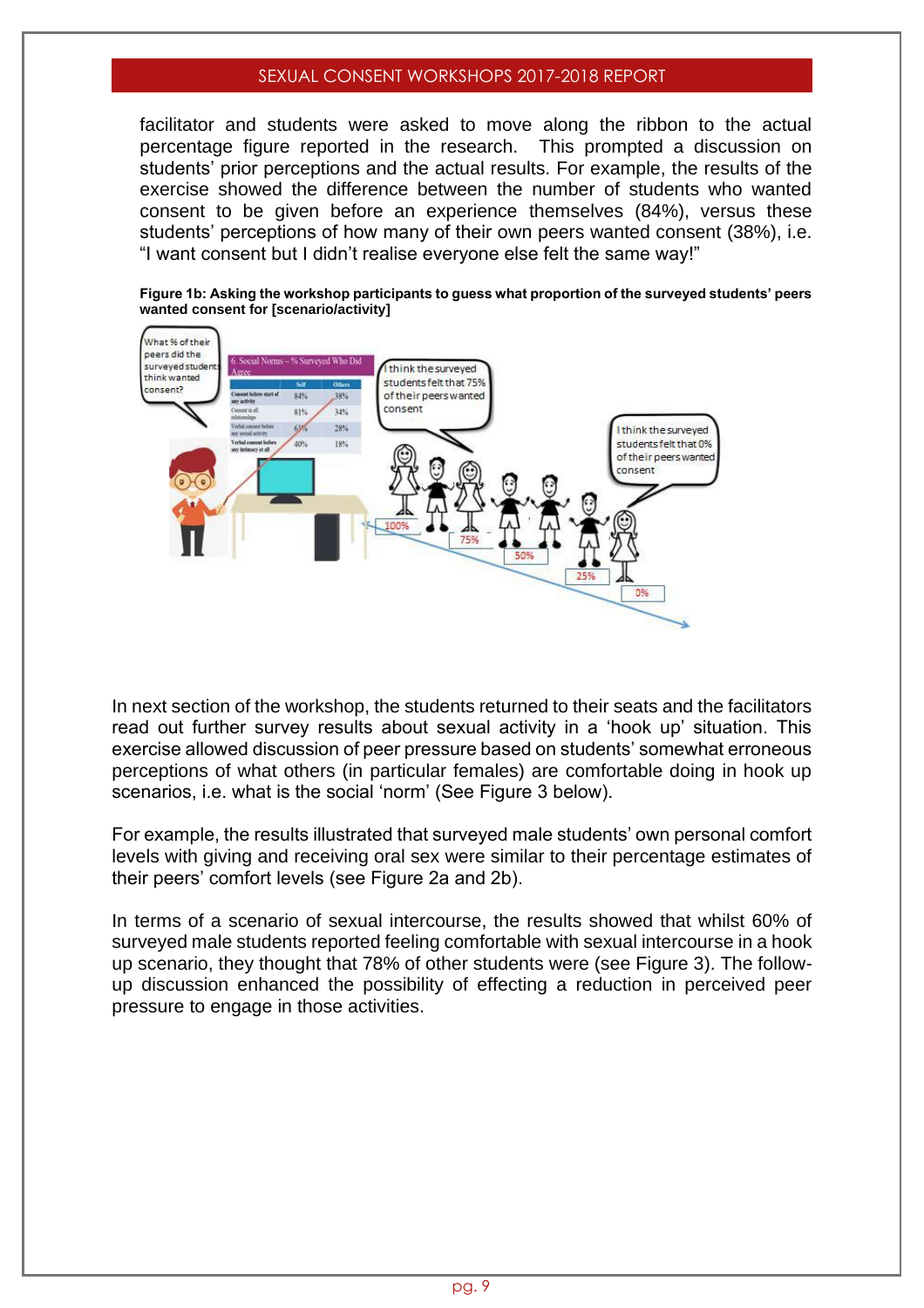#### **Figure 3: 'Hooking Up' Social Norm**

# 6. 'Hooking Up' Social Norms

|                                  | Single Men-<br>Personal<br><b>Comfort</b> | Single Men-<br>Perception of<br>Other Men | Single Women-<br>Personal<br><b>Comfort</b> | Single Women-<br>Perception of<br><b>Other Women</b> |
|----------------------------------|-------------------------------------------|-------------------------------------------|---------------------------------------------|------------------------------------------------------|
| <b>Giving Oral</b><br><b>Sex</b> | 60%                                       | 67%                                       | 29%                                         | 54%                                                  |
| Receiving<br><b>Oral Sex</b>     | 71%                                       | 79%                                       | 33%                                         | 55%                                                  |
| Sexual<br>Intercourse            | 60%                                       | 78%                                       | 38%                                         | 64%                                                  |

**Figure 3a: Asking the workshop participants to guess what proportion of the surveyed students were comfortable with doing [activity] in a hook-up scenario** 

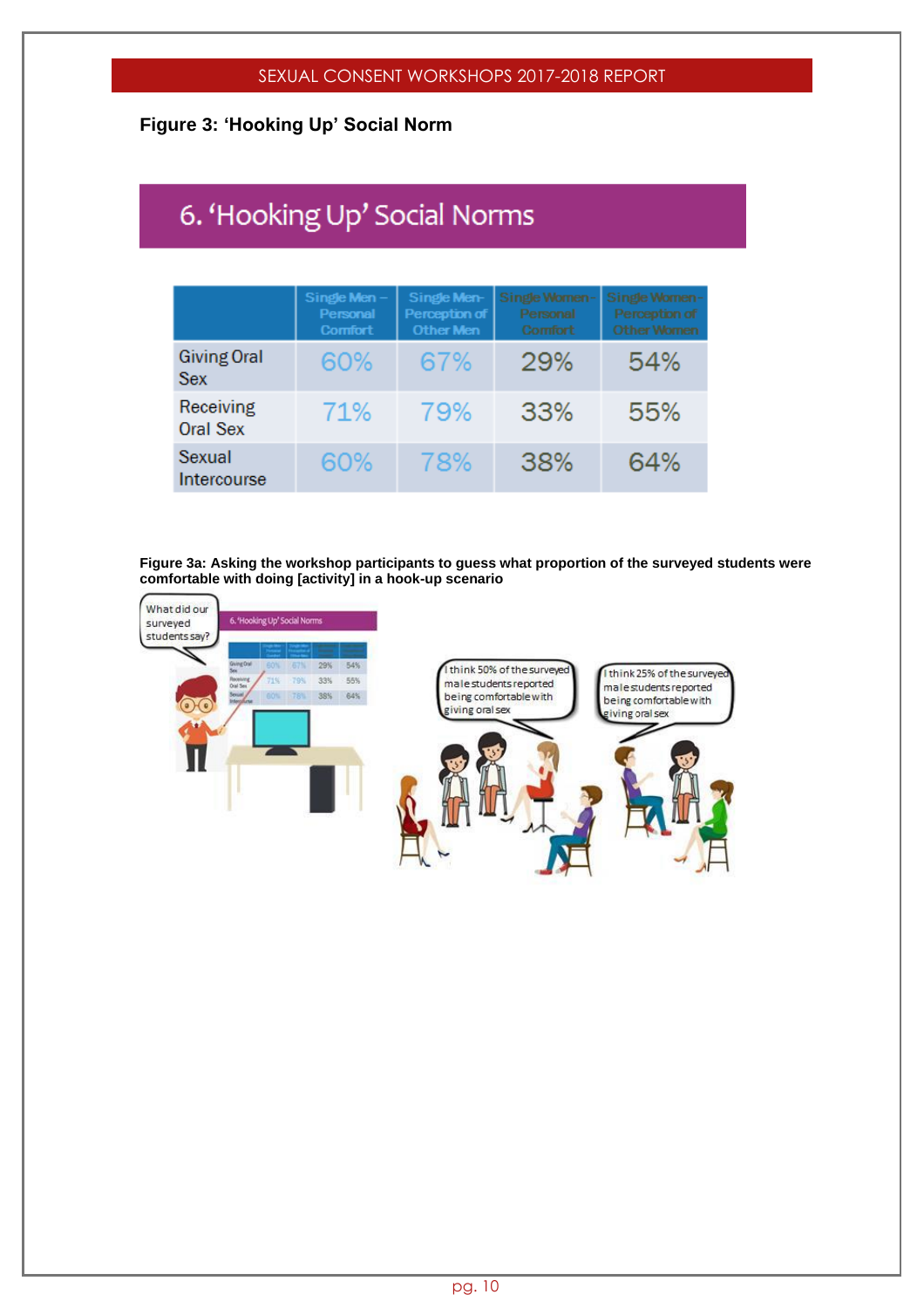**Figure 3b: Asking the workshop participants to guess what the surveyed students' estimates were of the percentage of their peers who were comfortable with doing [activity] in a hook-up scenario**



Gender differences were highlighted when the female responses to the same survey questions were discussed in the workshop. The surveyed female students thought that much more of their peers were comfortable in giving and receiving oral sex and engaging sexual intercourse in hook up scenarios, than the levels they themselves reported. Again, the discussion of these figures among our workshop participants served to reinforce the message that "not everyone is doing it" and that peer pressure should not affect their choices in a scenario.

Given the complexity of asking our workshop students to guess the answers of a survey of students' own attitudes, and the answers the surveyed students gave about other students' attitudes, there was some confusion among facilitators and students regarding the delivery of this task. We refer to this issue in the recommendations section of this report.

#### **6. WRAP UP**

The wrap up included research results on how students showed sexual consent, and highlighted the so-called 'grey areas' that can affect mutual and on-going sexual consent. Most students were asked to fill in the other side of their evaluation sheet and some to consider filling out a Consent Form for further research. Facilitators emphasised that the latter was entirely voluntary. All workshop students were given a Support Services sheet with contact details of relevant agencies, and were provided with a Certificate of Attendance. The facilitators also verbally summarised the support services within DCU that are available to students including the Student Health Centre, Student Counselling Services, the Student Advice Centre and the Students' Union. The workshop participants left the venue still in lively discussions of the topics covered in the workshops, reflecting their superb engagement and interest throughout the evening.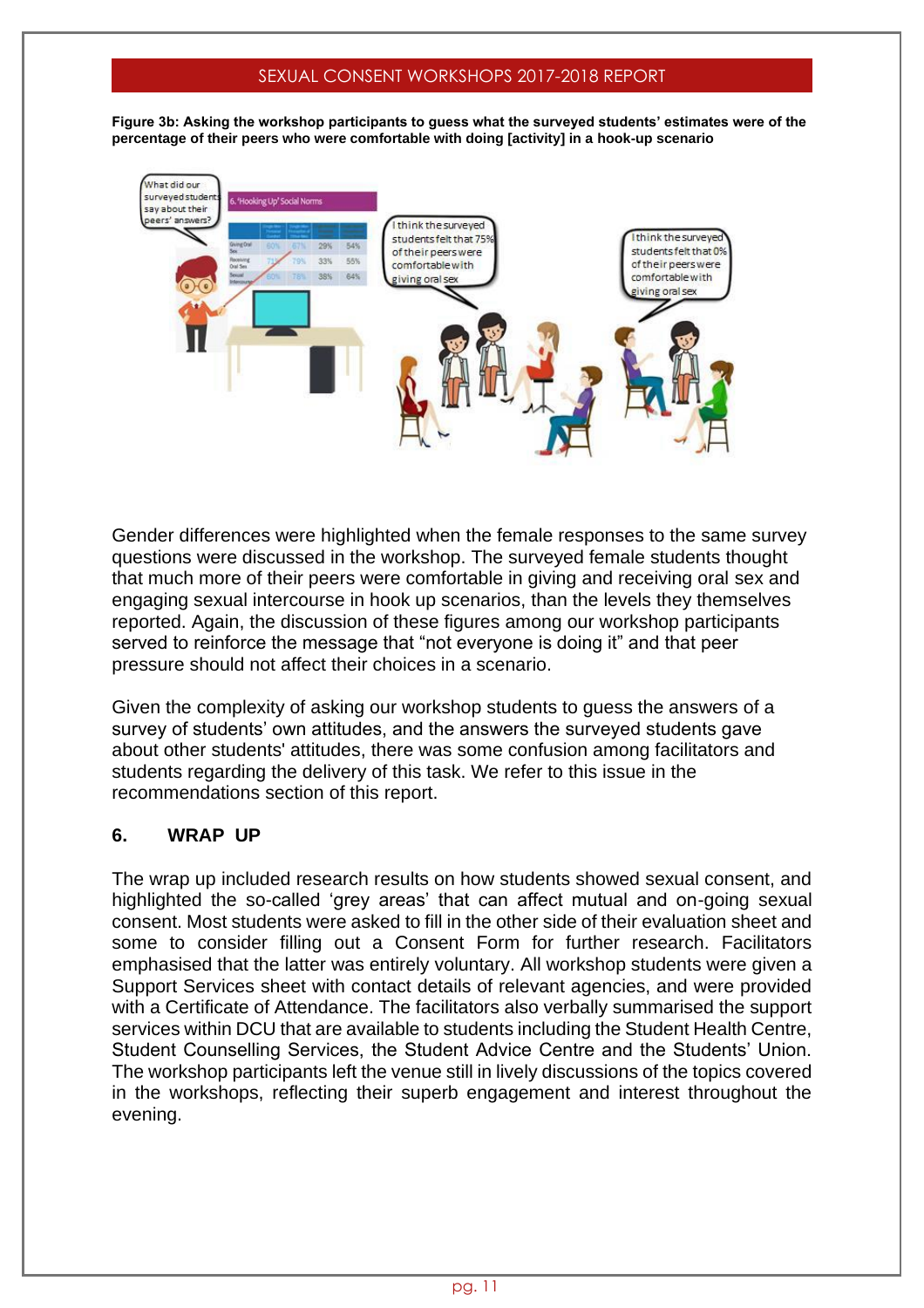#### **2.5 Project work**

The tasks involved in the delivery of the DCU Consent Workshops project from July to September 2017 are outlined below, so that this information can guide a team that have never undertaken the running of the Smart Consent programme before:

| <b>Task</b>                                                                          | <b>Completed by</b>                                      |
|--------------------------------------------------------------------------------------|----------------------------------------------------------|
| Recruitment of staff and student<br>facilitators                                     | <b>Smart Consent Committee</b>                           |
| Designing & distributing application form<br>to potential student facilitators       | SU Welfare Officer Podge Henry                           |
| Reviewing application forms and<br>selecting facilitators                            | <b>Smart Consent Committee</b>                           |
| Organising volunteer training                                                        | <b>Tracey Harrington</b>                                 |
| Informing the facilitators of the training<br>day, printing materials, booking rooms | Podge Henry and Sinéad McGrath                           |
| Social Media and PR campaigns,<br>including putting up posters and signage           | <b>Smart Consent Committee</b>                           |
| Altering content of workshops to be in line<br>with DCU's aims                       | <b>Smart Consent Committee</b>                           |
| <b>Funding of SMART Consent training</b>                                             | DCU SU and SS&D                                          |
| Scheduling and pairing of facilitators                                               | <b>Smart Consent Committee</b>                           |
| Ordering/purchasing workshop materials                                               | Sinéad McGrath and SS&D, Karen                           |
|                                                                                      | Devine                                                   |
| Creating sign-in sheets & Support                                                    | Sinéad McGrath, Sian Cullivan                            |
| Services sheets and Research Consent<br>Form                                         | (SS&D), Karen Devine                                     |
| <b>Room-booking for Smart Consent</b>                                                | Sinéad McGrath and SS&D                                  |
| Workshop Week 2 St. Pats and<br>Glasnevin and check-in of facilitators               | (Caroline Bowe and Mary Jones)                           |
| Organisation of materials and equipment                                              | Sinéad McGrath, SS&D (Caroline                           |
| for delivery to booked workshop rooms<br>(laptop, flipcharts, etc.)                  | Bowe), Karen Devine                                      |
| Certificate of Attendance                                                            | SU Welfare Officer Podge Henry                           |
| <b>Facilitator Feedback Survey</b>                                                   | <b>Tracey Harrington</b>                                 |
| <b>Student Feedback Survey</b>                                                       | Podge Henry                                              |
| Data Analysis                                                                        | <b>Karen Devine</b>                                      |
| <b>Report Writing</b>                                                                | Karen Devine, Sinéad McGrath                             |
| <b>Report Editing</b>                                                                | Karen Devine, Sinéad McGrath<br><b>Tracey Harrington</b> |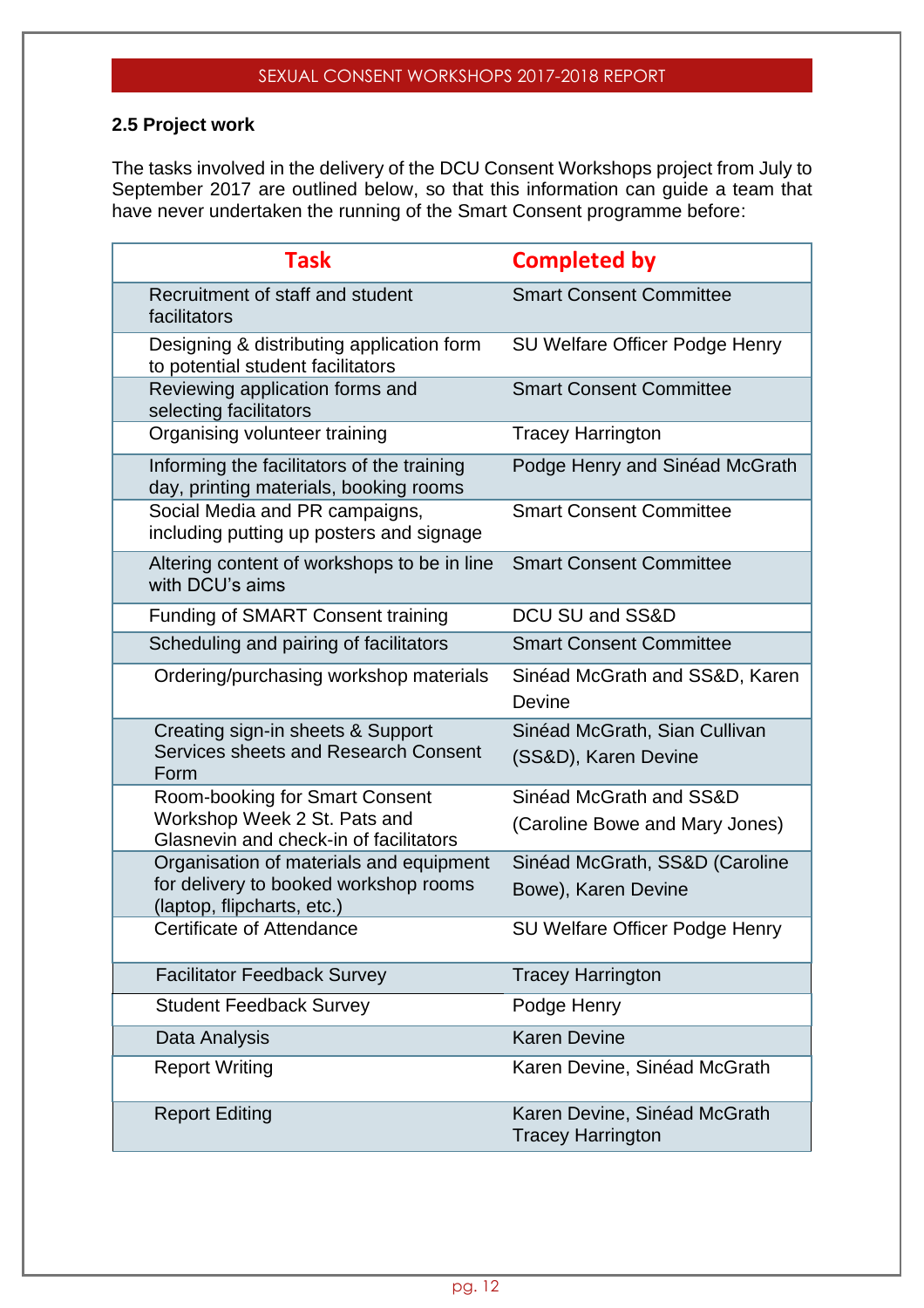#### **2.6 Timing**

The workshops for students were offered at 5pm-6.30pm on Glasnevin Campus, with pizza booked to arrive at 6pm; and 6pm-7.30pm on St. Patrick's Campus with pizza ordered to arrive at 7pm, Monday to Thursday inclusive, Week 2 of teaching in Semester 1 (25<sup>th</sup> - 28<sup>th</sup> September 2017). All of the workshops were popular and well attended, as 253 attended in total, out of 477 who registered on-line to attend. Some attendees hadn't registered on-line beforehand and came along with their friends.

#### **2.7 Location**

Locating the workshop sessions on campus had many benefits. In general, the facilities available were adequate. For Glasnevin Campus, the rooms in the vicinity of the Henry Grattan Building [Annex]/"The Street" were preferred due to centrality of the location, whereas Science or Nursing block rooms provided an optimal physical environment, being modern and bright, but these rooms were slightly peripheral in terms of distance/location. It is important for the smooth-running of future workshops that the rooms are booked well in advance.

Options were limited in terms of securing the type of room required for the workshop (FLAT rooms were required) as fixed-seat lecture theatre-style rooms were inappropriate, and the size of the room needed to be at capacity of 40- 50 people. For the St. Patrick's Campus, the type of room (FLAT) required is more prevalent than in Glasnevin, and the rooms booked were more accessible for students around the St. Patrick's campus.

Students' general knowledge of the campuses is understandably limited given the majority were first years, and some confusion was evident regarding the location of the rooms. Our signage posted on the walls with arrows and directions, and Snapchat posts on social media with directions helped with this problem.

Finally, the venues had to be cleaned and tidied each day which was undertaken by members of the Smart Consent team. Our briefing from the TCD Students' Union Welfare Officer Damien McClean was instrumental in our preparation for the workshops, including planning the room locations, timings and clean up.

#### **2.7 Attendees & recruitment**

At every point and in all communications to students, University, and the media, it was made clear that these workshops were being offered on a voluntary basis. However, it was clearly the intention and in the interest of DCU and the Smart Consent Committee that as many students as possible would attend. As a result, the marketing of the workshops was most importantly clearly seen as driven by the DCU SU, supported by the Smart Consent Committee, including SS&D.

The DCUSU made full use of their social media presence (especially *Snapchat*) to advertise and highlight this project. The result of this intense campaign was the generation of a culture of expectation that each first year student would attend a workshop.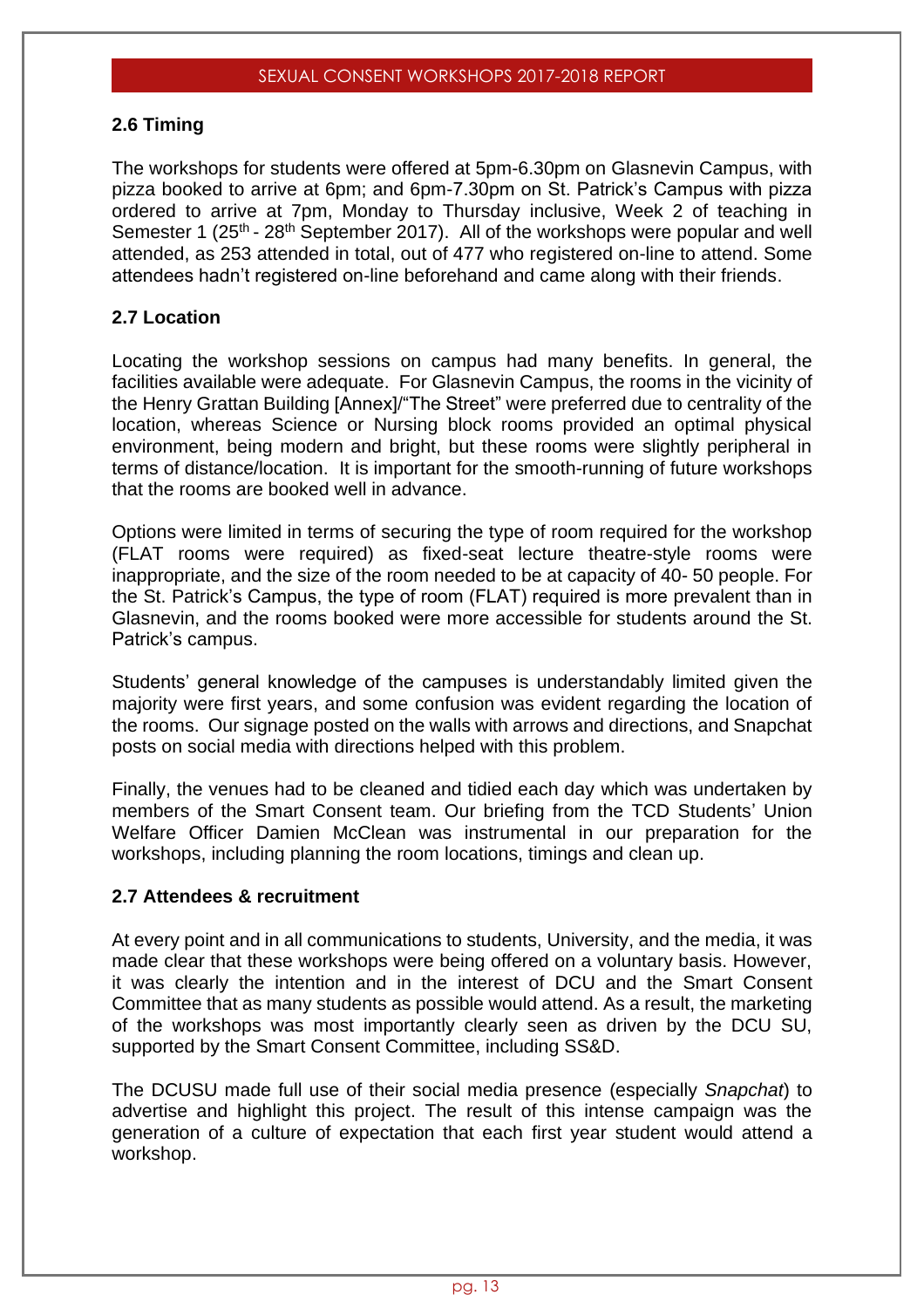The advertising was very positive such that students were led to believe that the knowledge would enhance their sexual experiences during their time in college. It is likely that the Certificate of Attendance sheets also had the effect that students felt that it was worthwhile to attend, especially for the teacher-training students.

## **Section 3: Feedback, Recommendations and Future Plans**

In summary and viewed overall, this pilot project was a success with regards not only to the interest seen through nearly 500 students registering on-line to attend, and the actual numbers attending, but also the response of students as measured by the SMART NUIG 'Evaluation Sheet' research carried out with the DCU Workshop participants. The model of the DCU Student Union led initiative with the official support of DCU can also be considered a success.

#### **Summary of Student feedback and experiences of the workshops**

1. Open-Ended Comments on Evaluation Sheets - **Not Heteronormative**

*It was welcomed by many students that the content of scenarios was not heteronormative* and included scenarios from a range of sexual orientations. This was a positive way to have a very open discussion on the nature of consent and variation between different people with regard to what is consent and how it is given. "Interactive – not heteronormative"; "Group Work and clarification about not heteronormative"; "avoided stereotypes"; "Situations avoided stereotypes".

#### 2. Open-Ended Comments on Evaluation Sheets - **Group Work**

It was felt that the small group exercises worked very well – "small groups, less awkward"; "Group work clarification"; "the whole structure just worked out well and was easy and fun"; "Interaction within Groups [enjoyed]" "Group Work, comfortable setting, relaxed atmosphere"; "Group worked, comfortable to have own opinion"; "Group work – no judgement"; "helps reduce awkwardness"; "Small Groups"; "Open talking within group – no judgement".

#### 3. Open-Ended Comments on Evaluation Sheets - **Overall**

*The student feedback comments were very positive overall and aligned with the facilitators' impressions of how the workshops were experienced by the participants -* "Nice Atmosphere"; "Safe Atmosphere"; "Great experience. Very Enjoyable. Learnt a lot. Comfortable Environment"; "Open forum"; "Whole structure worked well – easy"; "Great atmosphere"; "Interaction"; "Showing research what other students thought (studies)"; "Well presented"; "Free Pizza"; "Food"; "Engaging Activities, excellent, works"; "Learned about giving consent and not being afraid to"; "Consent Phrases"; "The Slides/Presentation"; "Post-Its".

4. Open-Ended Comments on Evaluation Sheets - **Scenarios**

*Students also appreciated the realism of the three scenarios described through stories of possible consent situations* - "I think the stories worked really well, and put the grey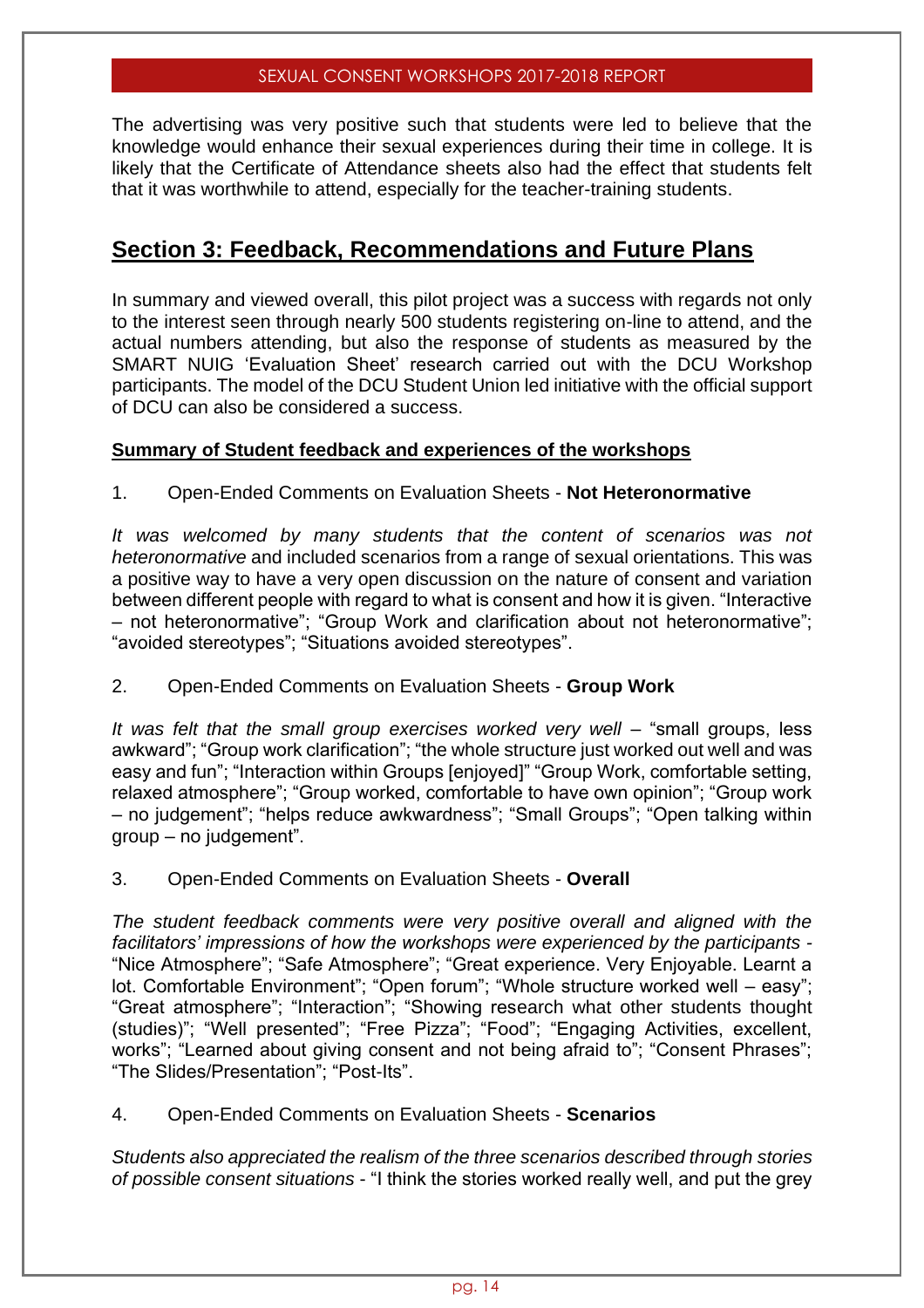area into context"; "Scenarios worked really well"; "Provided scenarios that allowed me to come to my own conclusion".

#### 5. Open-Ended Comments on Evaluation Sheets – **Recommendations**

*Many students felt that the workshops should be mandatory which would also deal with some students' observations of the lack of male participants -* "Should have been mandatory"; "Mandatory"; "Maybe have workshops involved in Orientation Week"; "More Laughter – Jokes help reduce awkwardness"; "More Stories to Discuss"; "More Stories to Describe"; "More [in number] Detailed Scenarios"; "more advice re: grey areas"; "Slightly sexist views against the male side of things; had of being genderneutral virtual scenarios, people would have changed their views, which I feel is wrong and sexist"; "Timing"; "[Missed] Talking about Interpretations of Consent in relation to clothes she's wearing, i.e. short – she's up for it"; "Mixed Groups of Males and Females [not enough males]".

#### **Summary of Facilitator feedback and experiences of the workshops**

1. On-line facilitator survey, Open-Ended Comments - **Ice-Breakers**

*Due to the sensitive nature of the ice-breakers, some facilitators found them difficult to deliver, however, the ice-breakers were well received and great fun from the students' perspectives and fulfilled their purpose* - "The language-based ice-breakers worked well"; "The Group work, primarily women, which enabled conversation more readily"; "Ice breakers were good"; "Maybe hard for some facilitators to manage, depending on comfort levels"; "You could see the awkwardness of one facilitator who wanted to skip this section completely"; "Good engagement among the group. I think that our group leaders were too pushy, too forceful in persuading, encouraging students to come up with names. Overall it worked though". "Ice-breakers really helped and encouraged students to be comfortable with the subjects straight away".

#### 2. On-line facilitator survey, Open-Ended Comments - **What is Consent**

*The open ended questions of what is consent were well received by the students* - "This part was well received and the majority of the elements of consent were understood and offered by students. It is useful to emphasise the need for on-going consent, which seems more ambiguous and contested"; "The idea of getting the students to fill out the "post-its" is good, but the aim/outcome of the task is easily lost. The facilitator needs to keep an eye on time also". "Worked really well, but our group leaders nominated students to read out responses. It would have been better to ask for volunteers for this section".

#### 3. On-line facilitator survey, Open-Ended Comments - **Scenarios**

*Similar to the student experience, the facilitators also praised the realism and worth of the three consent scenarios and stories -* "It worked really well, the group really broadened their perspective and understanding of consent in same sex relationships"; "just worked well"; "scenario stories were good, again made the subject real, students really related to each given situation".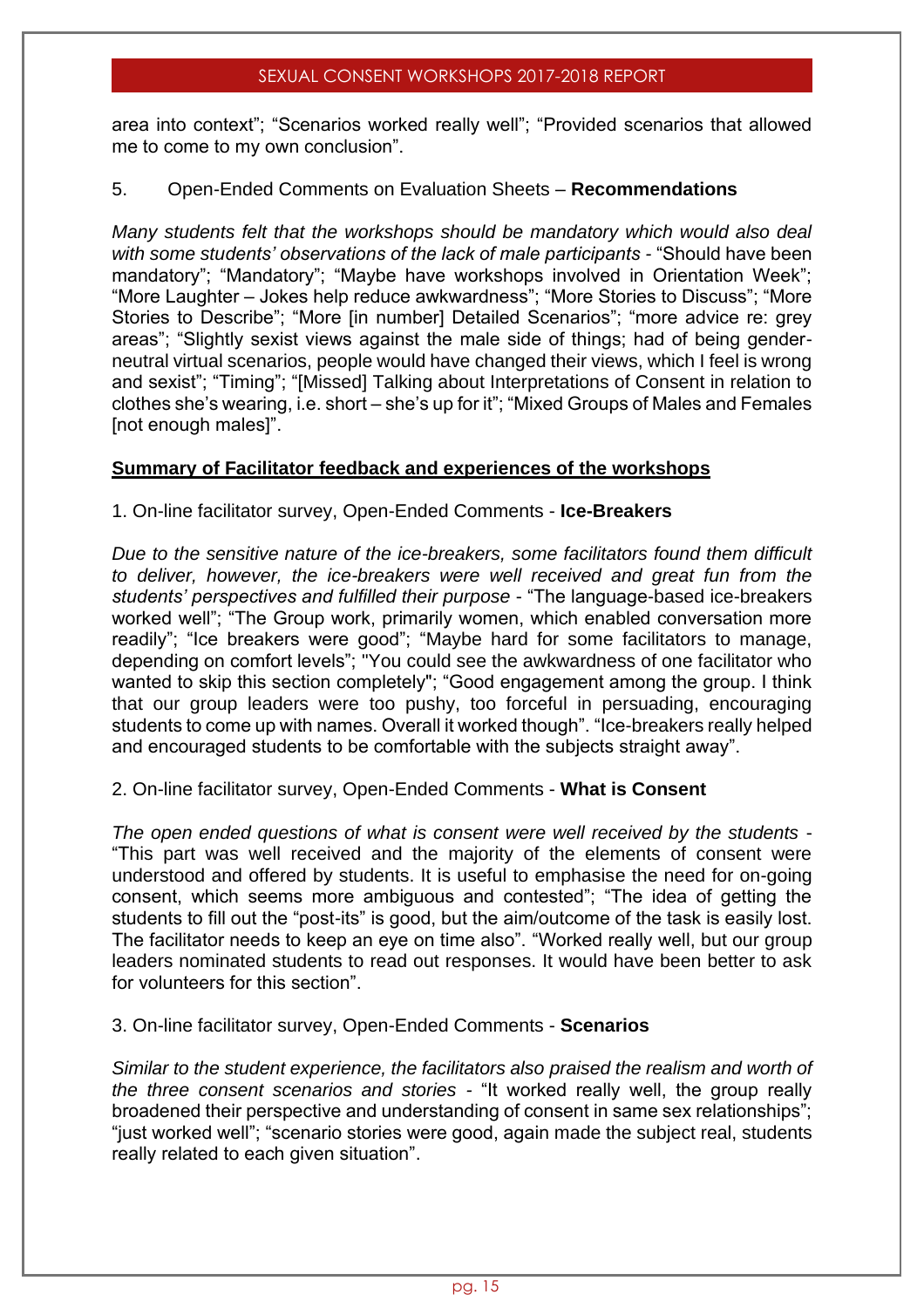#### 4. On-line facilitator survey, Open-Ended Comments - **Ribbon Task/Statistics**

*As noted earlier in the report, most facilitators found this the most challenging task of the workshop to deliver -* "This section was a little confusing. I think the number of people in the room, the small room and the wording of the statistics meant that it didn't run as smoothly as it should have"; "I think the group got the message around the fact that many students assume that other students are having more sex and are open to having many sexual experiences. It also highlighted the fact the male and female concept of sexual drive, consent, etc., is different"; "the phrasing of the questions asked to students here is awkward, but hard to revise"; "this could be shortened, students get the idea after two to three stats, also stats can be confusing, need to be simplified. Focus more on the stats that show how we think others feel vs how we feel ourselves. Could be a separate exercise?"; "I think should be taken out altogether, if they were taken out, more depth and time could be given to the definition of consent and key messages section".

#### 5. On-line facilitator survey, Open-Ended Comments - **Feedback**

*The majority of facilitators indicated that they would be willing to facilitate the workshops again and one felt that demand and supply level should be managed so that no students are turned away or prevented from registering their interest on-line.*  "Given the interest from hundreds of students registering to attend the workshops, and the actual numbers that turn up each day at the workshop, registration for workshops should not be closed down on-line, but contingency plans put in place, should more than half of those registered, attend a workshop on any given day."

Some staff facilitators expressed concern that student facilitators lack the professional finesse and experience in leading a workshop. There is a balance to be struck between lecturers attending feeling the need to intervene and the more confident students being allowed to their job well. The last question asked whether the facilitator would be happy to facilitate workshops in the future: eleven said 'yes', three said 'maybe', and two said 'no'. The others didn't answer.

#### **3.3 Recommendations**

This review of the piloting of Smart Consent DCU suggests the following:

#### **Establish the Smart Consent Workshops as permanent feature in DCU**

a. The overall recommendation from facilitators and student participants was to hold the workshops again, with some changes suggested. The Smart Consent team is aware that the NUIG Smart team since amended some of the aspects of the workshop content and delivery methods. The huge interest registered by the students within a very short timeframe clearly indicates the aspiration for the standardisation of this workshop for all incoming DCU first year students. It is essential that registration for the workshops remains open regardless of the numbers committed to each workshop because attrition and spontaneous attendance balances out the final number of those who attend on the day, for example, 253 of 477 registered students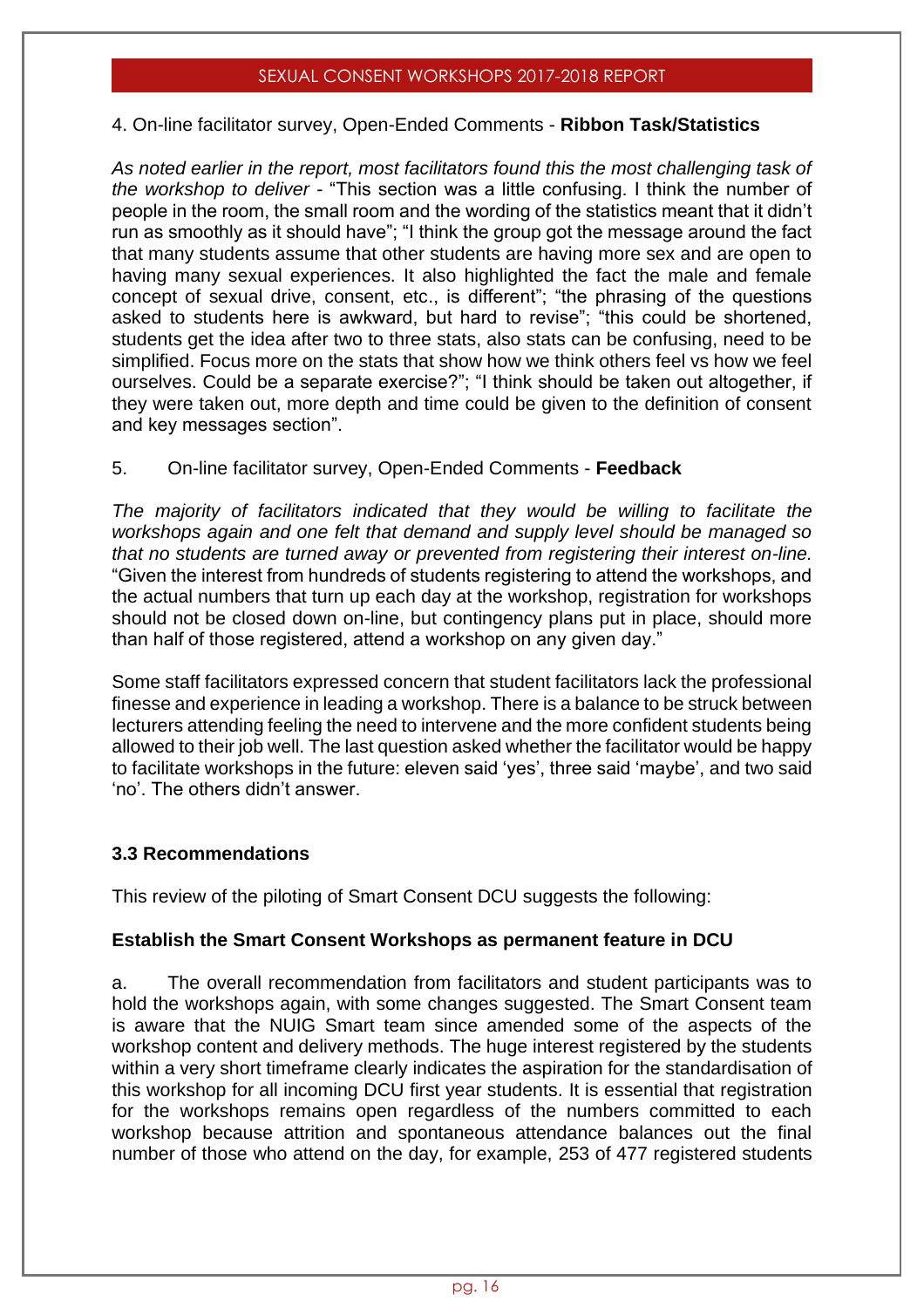attended in person. The Smart Consent Workshop should be incorporated into the DSU Student Planner for 2018-2019.

#### **Create a permanent official Smart Consent Workshop Steering Committee**

b. An official Steering Committee with permanent representation from DCUSU, SS&D, and interested academic staff is required for the facilitation and administration of future workshops, with input from members of the original Smart Consent Team/Committee where appropriate. Ideally, a lead person responsible, such as a DCU Health Promotion Officer, would be appointed with a remit to develop this project, and have the role of Chairperson of the Steering Committee. In order for Smart Consent to be part of the future of DCU, there needs to be more formal, core, permanent structures in place, so that every rotation of incoming DCU SU officers, organisers and facilitators have an available point of contact that retains continuity over the years. Smart Consent, as a practice, needs to be marketed through the DCU SU given the peer-to-peer, and peer-led ethos of Smart Consent that is vital for its success.

#### **Allocate an annual budget to the Smart Consent Workshop Project within DCU**

c. Funding is required to support this next step, rather than relying on the volunteerism and generosity of all involved (e.g. reams of printing within Student Health and Law and Government) in delivering the Project in 2017-2018. The Smart Consent Committee carried out the work detailed in this report on a voluntary basis whilst continuing to engage fully in their official duties and normal roles. The Committee was very aware that if members had less commitments and more time, even more could have been achieved.

#### **Supporting On-Going Research for Evidence-Based Practice**

d. The value of the data generated through the workshop evaluation forms and further research consent forms cannot be underestimated and it is recommended that all facilitators do their upmost to ensure that all data is collected and every workshop group has the opportunity to fill out both the evaluation and research consent forms. The importance of the Support Services information sheet should also be emphasized, given the evident lack of student knowledge about services available to them and students' appreciation of this information provided as part of the Smart Consent experience, which builds upon the ethos of 'Make Every Contact Count'<sup>3</sup> (MECC).

#### **Make the Smart Consent workshops mandatory for all incoming first years**

e. Finally, it is recommended that Smart Consent should be mandatory for all incoming first year students in DCU. It is also worth considering a roll-out to all students including Postgraduate and Mature Students.

 $3$  MECC involves a wide range of health and social care employees, local authority staff, private and third sector employees who are provided with the information and skills they need to offer brief, appropriate advice, such as 'signposting' services, as part of their everyday contact with members of the public. The ultimate aim is to make health related behaviour change interventions commonplace in a wide range of settings within and beyond the Health Service. (Nelson, Payne and Kelly, 2013).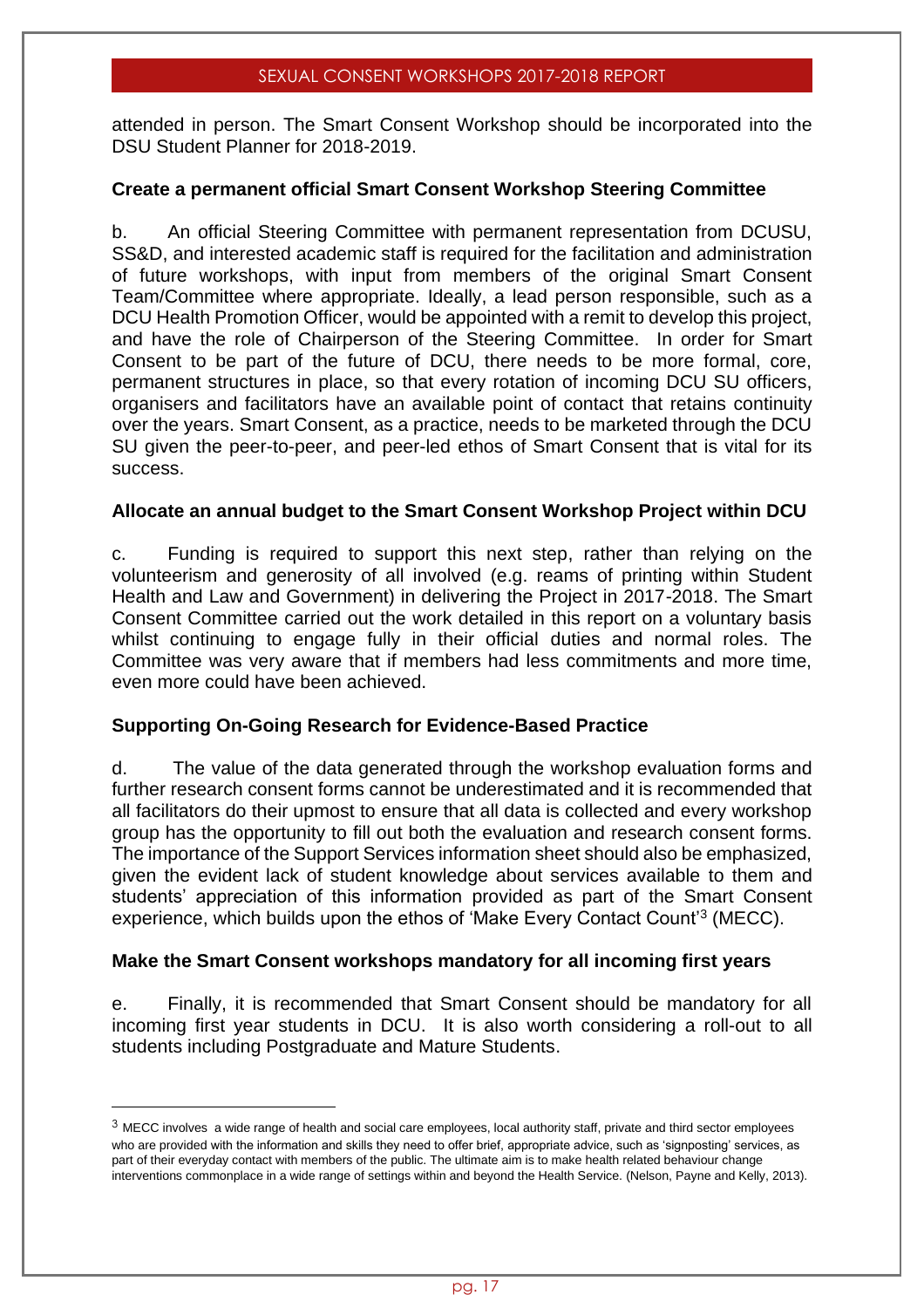#### **3.4 Future Plans: Next actions**

1. The DCU 2017/18 Quality Improvement and Development (QuID) Fund awarded €1320.00 for the proposed "Smart Consent - enhancing education through on-line access" on 23rd November 2017. Dr. Tracey Harrington is expected to deliver this project to completion with DCUSU and student involvement prior to October 2018.

2. Proposed quantitative-qualitative follow-up research will be carried out by July 2018 comparing the Smart Consent participants who agreed to further research with non-participants who have never been through a Consent workshop acting as a control, to evaluate the long-term effects of the workshop by Dr. Karen Devine, subject to approval by the DCU Research Ethics Committee, to complement on- going research into the issue of sexual assault on campuses.

3. The Smart Consent Committee will engage in further discussions with DCU SU, SS&D and the relevant stakeholders and authorities to plan the future of Smart Consent within DCU with a focus on setting up the appropriate bodies (such as those outlined under '3.3 Recommendations' point b).

4. The ultimate goal is to ensure that DCU is able to offer further enhanced Smart Consent workshops to all incoming first year students in September 2018, in collaboration with the Smart Consent team in NUIG. These Smart Consent Workshops will undoubtedly help to transform the current nebulous sexual consent culture among students to empower the next generation to enjoy healthy, safe, consensual sexual relations which will reverberate through and transform wider societal culture in the years ahead.

#### **ACKNOWLEDGEMENTS**

This project would not have happened without the essential and on-going support from the NUIG Smart Consent Team, especially Dr. Pádraig MacNeela, Dr. Siobhán O'Higgins, and Kate Dawson, as well as Neil Delaney from the School of Psychology who provided the workshop research dataset. We thank the DCU authorities for supporting this project, President Brian McCraith, Dr. Claire Bohan, Niall Behan, Helena Aherne and Jessie Byrne. Profuse thanks to the student and staff facilitators, Alannah Kearney, Anna Brosnan, Anna Keogh, Aoife Kelly, Barrie McEntee, Caroline Bowe, Dr. Denise Proudfoot, Fiona Hudson, Jack Gilligan, Dr. James Gallen, Dr. Kay Maunsell, Margaret Lamont, Martin O'Connell, Megan Quinn, Meghan Devaney, Rebecca Collins, Ruan Kennedy, Siobhán McTague, and Thomas Dorian, for their sterling intensive work delivering the workshops to the students. Special thanks to those who attended Committee meetings to offer advice including Damien McClean, Trinity College Dublin, and Dr. Rita Glover, DCU. We thank the DCU SU staff for their the unwavering support and enthusiasm, especially Martina Browne, Marketing and Communications Co-Ordinator, and all staff from SS&D, including Caroline Bowe, Sian Cullivan, Mary Jones and Deirdre Moloney, who always responded with enthusiasm to the Committee's long list of requests! To the student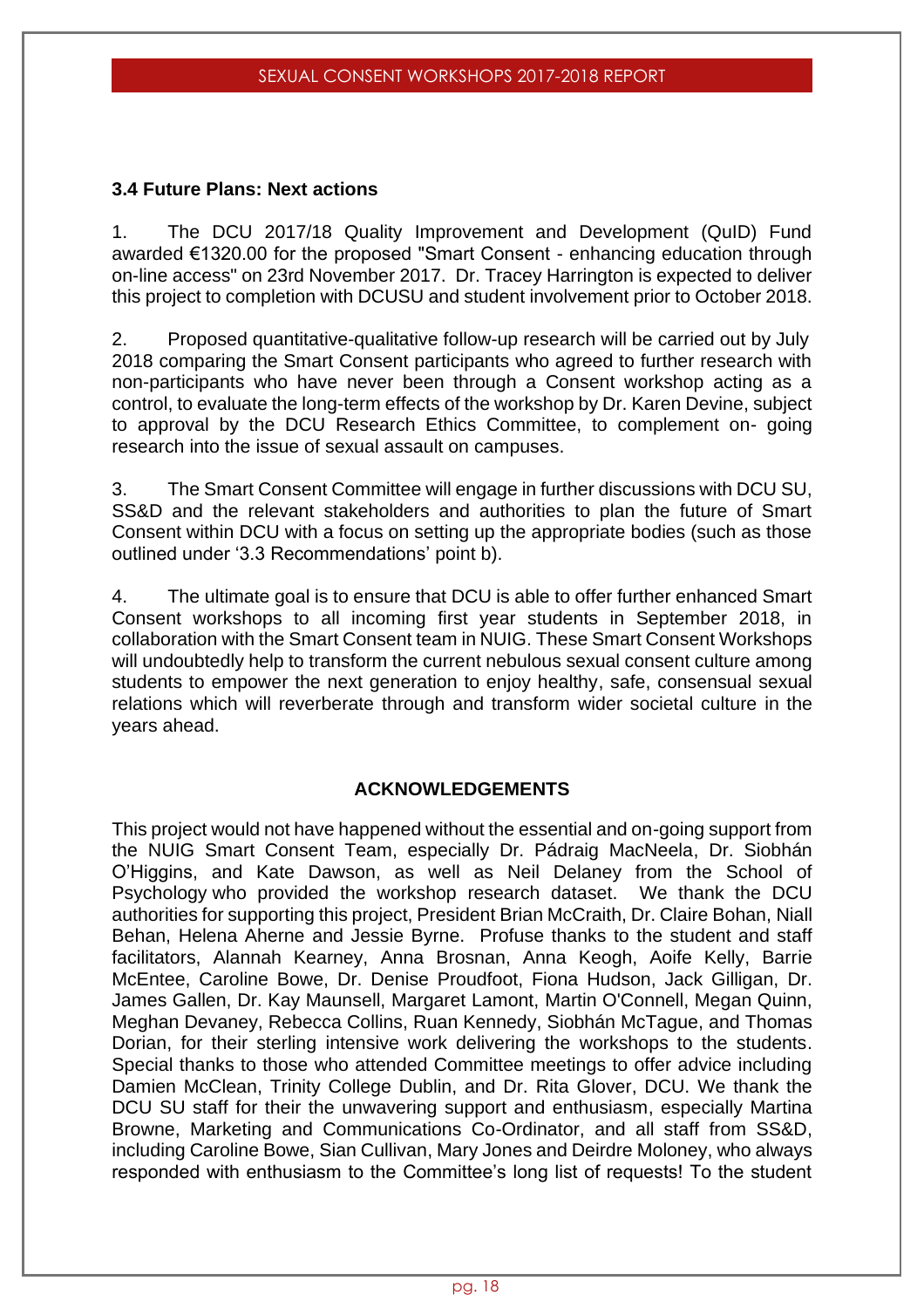participants who are the change-makers in their community, and will ensure that Smart Consent lives on through future generations.

#### **References**

Devine, K. (2017). *Gender Politics of Higher Education Participation: Developing Holistic "Recognition, Response and Recovery" Programmes for Student Victims of Sexual and Domestic Violence*, Paper presented at the European Consortium for Political Research (ECPR) Standing Groups European Conference on Gender & Politics (ECPG), Lausanne, Switzerland, 8 – 10 June. Available at: https://ecpr.eu/Filestore/PaperProposal/1fb27b7b-5f49-4e9c-b4d3- 1ae478a50b3b.pdf

Healy, C. (2015). One in four female TCD students sexually assaulted – survey 2015. *Trinity News*. 20th January. Available at: http://trinitynews.ie/one-in-four-female-tcdstudents-sexually-assaulted-survey/

Higher Education Authority of Ireland (2017). Trend data, showing full-time enrolments by type of institution attended for the academic years 2003/04. Available at: http://www.hea.ie/en/statistics/students-attending-all-third-level-institutions.

McGee, H., R. Garavan, M. de Barra, J. Byrne, and R. Conroy. (2002). *The SAVI Report: Sexual Abuse and Violence in Ireland*. Dublin: Rape Crisis Centre.

MacNeela, P., Breen, J., Byrnes, E., O'Higgins, S., Seery, C., Silke, C. (2017). *Development, Implementation, and Evaluation of the SMART Consent Workshop on Sexual Consent for Third Level Students*. Available at : https://www.nuigalway.ie/media/studentservices/SMART-Consent-Workshop-Report-WEB.pdf

Nelson, A., Payne, K. and Kelly, M.P.. (2013). Making Every Contact Count: an evaluation. *Public Health*, 127(7): 653-660. Available at: <https://doi.org/10.1016/j.puhe.2013.04.013>

Stapleton, J. (2002). "Degrees of Separation", in Marjorie Agosín (ed) *Women, Gender, and Human Rights: A Global Perspective*. Rutgers University, pp. 219-233.

Union of Students in Ireland. (2013). *Say Something: A Study of Students' Experiences of Harassment, Stalking, Violence & Sexual Assault*. Available at: http://usi.ie/wp-content/uploads/2013/09/say-something-Final-Online-Report.pdf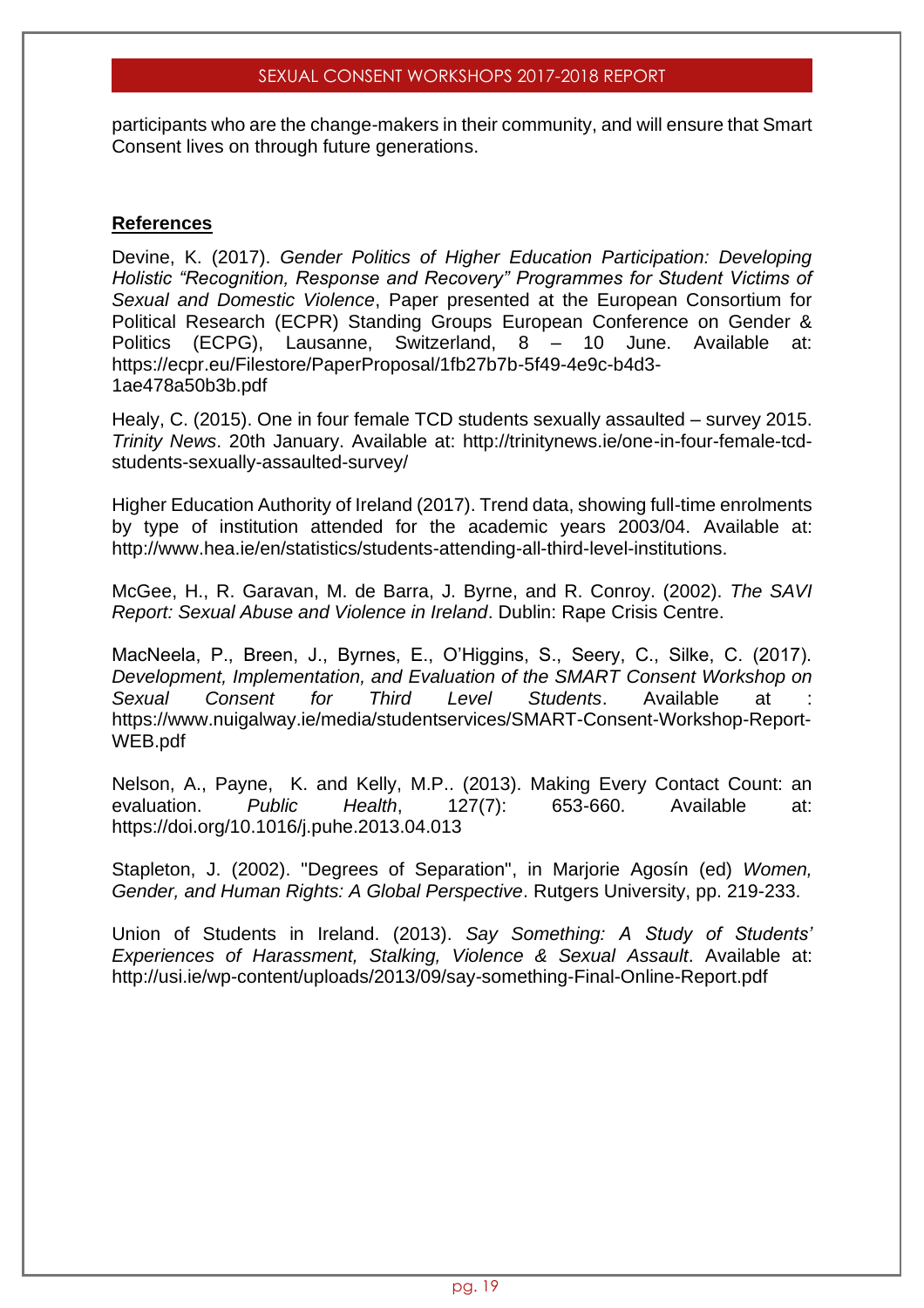#### **RESEARCH APPENDIX**

#### **1) Student Feedback**

Student Feedback was highly positive about the workshop experience overall. Nearly all students (98%) expressed some form of agreement (either '4' or '5' on the 1 to 5 scale) with the statement "Overall I had a positive experience". (see Table 2)

There is a noticeable gender difference, as 9 in 10 females, compared with 7 in 10 males, exhibited the strongest level of agreement (i.e. '5' on the 1 to 5 scale) with having a positive experience of the workshop, indicating that the workshops were tailored well towards and particularly beneficial for this more vulnerable (in terms of rates of victimisation) group.

|                                            | <b>TOTAL</b> | <b>GENDER</b> |               |  |
|--------------------------------------------|--------------|---------------|---------------|--|
|                                            |              | <b>MALE</b>   | <b>FEMALE</b> |  |
| <b>Overall I Had A Positive Experience</b> | $(n=146)$    | $(n=33)$      | $(n=113)$     |  |
| (1-5 scale where 1=disagree and 5=agree)   | %<br>$\%$    |               | $\%$          |  |
| disagree                                   | $\Omega$     | $\Omega$      | $\Omega$      |  |
|                                            | 0            | 0             | $\Omega$      |  |
| neutral                                    | 2            | 3             | 2             |  |
|                                            | 14           | 27            | 11            |  |
| agree                                      | 84           | 70            | 88            |  |

#### **Table 2. Overall Experience at Workshop, by Gender**

#### **2) Consent Preparedness - Skills and Information**

Consent preparedness was measured using a 5-point "agree-disagree" scale for six statements, covering the skills and levels of communication, support, and information participants felt they (and their peers) possessed. Scores on all of the items improved significantly after the workshop, indicating that the workshop enhanced students' skill sets in relation to sexual consent.

#### *Skills*

The percentage of participants strongly agreeing ('5' on the 1 to 5 point scale) with the statement "I have all the skills I need to deal with sexual consent" rose from 13.3% pre-workshop to 62.2% post-workshop (see Table 3). There was little difference in scores between the genders: 11.6% of males strongly agreed with the statement preworkshop and 68.6% strongly agreed post-workshop. A similar increase is seen among female participants, from 13.9% strongly agreeing pre- workshop to 61.5% strongly agreeing post-workshop. This strength of agreement indicates an enhanced level of confidence the participants have in their ability to negotiate consent as a result of taking the workshop.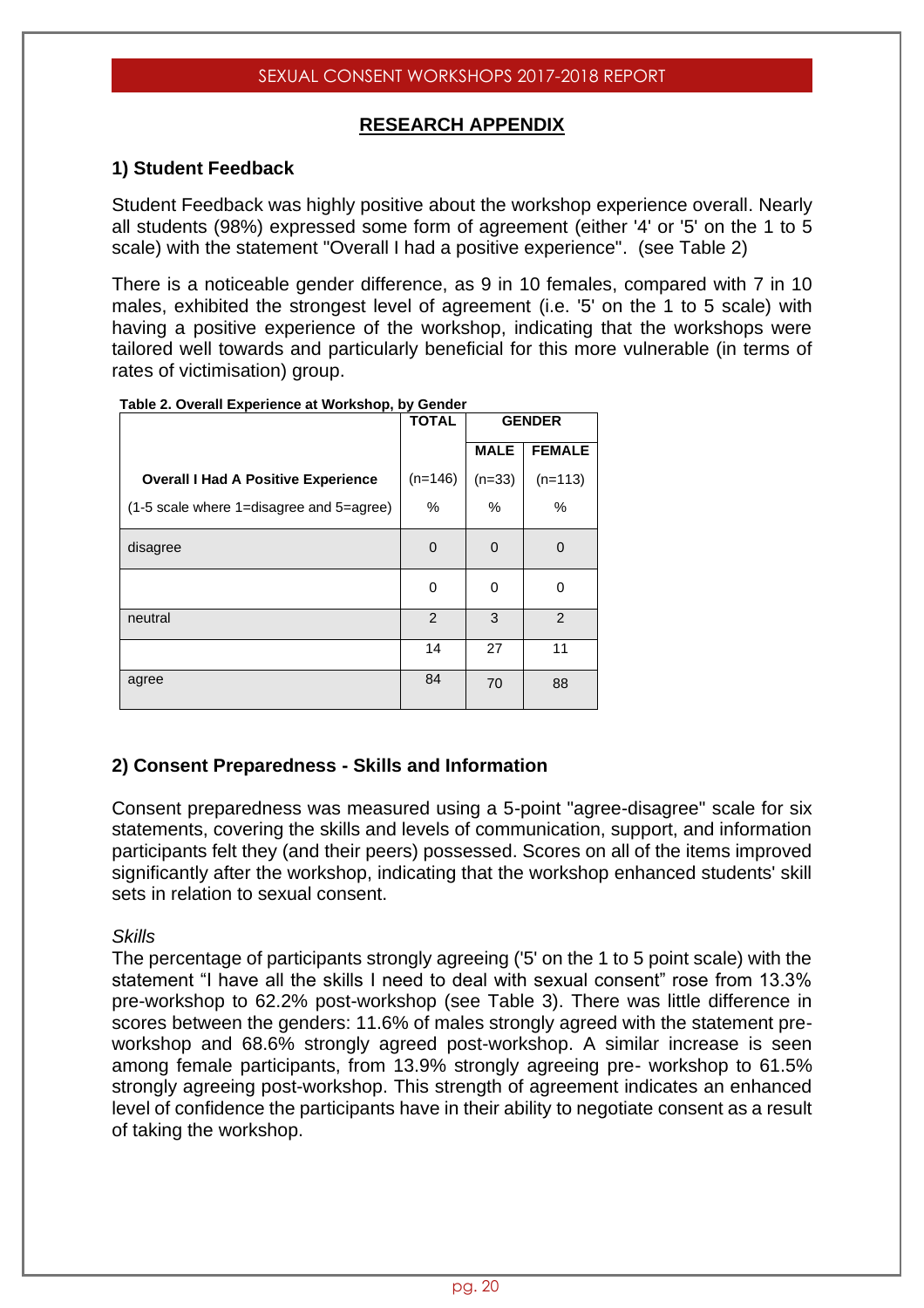#### *Information*

A hugely significant shift occurred in participants' sense of being well informed about consent in the wake of the workshop, jumping from just 11% of students feeling well informed pre-workshop to 78% of students post-workshop (Table 3). Most of the 1 in 3 expressing ambivalence on their level of information prior to the workshop, felt well informed after the workshop.

|                             | I have all the skills I need to<br>deal with sexual consent                      |      |                                    | I feel well informed about<br>sexual consent |
|-----------------------------|----------------------------------------------------------------------------------|------|------------------------------------|----------------------------------------------|
|                             | PRE-<br><b>POST-</b><br>workshop<br>Workshop<br>$(n=181)$<br>$(n=171)$<br>%<br>℅ |      | PRE-<br>Workshop<br>$(n=181)$<br>% | <b>POST-</b><br>Workshop<br>$(n=171)$<br>%   |
| Strongly<br><b>Disagree</b> | 1.7                                                                              | 0.0  | 2.7                                | 0.0                                          |
| <b>Disagree</b>             | 8.3                                                                              | 1.2  | 11.0                               | 1.2                                          |
| Neutral                     | 33.7                                                                             | 23.9 | 34.6                               | 4.1                                          |
| Agree                       | 43.1                                                                             | 33.7 | 40.7                               | 16.4                                         |
| Strongly<br>Agree           | 13.3                                                                             | 62.2 | 11.0                               | 78.4                                         |

**Table 3. Consent Preparedness - Feeling Informed and Having Skills**.

#### **3) Attitudes towards Consent - Communication and Importance**

Workshop participants were asked about three main consent issues, (1) the importance of consent and communication about consent (four items), (2) verbalising sexual consent (five items) and (3) obtaining consent before any sexual activity or intimacy (six items).

#### *Talking about sexual consent*

Table 4 shows four items on consent importance and communications mean scores pre- and post-workshops and the statistical tests of differences (p-values).

**Table 4. Consent Importance and Communication, Pre and Post Workshop (mean scores).**

|                                                                                             | <b>PRE</b> | <b>POST</b> |
|---------------------------------------------------------------------------------------------|------------|-------------|
| <b>Consent Preparedness Items</b>                                                           | $(n=181)$  | $(n=171)$   |
| I have all the skills I need to deal with sexual consent                                    | 3.58       | $4.57***$   |
| My peers think that sexual consent is an important issue                                    | 3.93       | $4.16***$   |
| I feel well informed about sexual consent                                                   | 3.46       | $4.72***$   |
| I would be confident talking about sexual consent with my peers                             | 3.70       | $4.27***$   |
| People my age would think that talking about consent with a partner is odd (reverse scored) | 3.03       | 3.14        |
| I'd find it difficult to talk about consent with a romantic partner (reverse scored)        | 3.03       | $3.97***$   |

 $\sqrt{n}$ =172 for first item "I have all the skills I need..." post-workshop estimation

p-values: \*\*\* = statistically significant difference at 0.01 level; \*\* = at 0.05 level; \* = at 0.10 level

Participants are markedly more confident about talking to their peers and partners about consent after the workshop. There is an increase in perceptions of the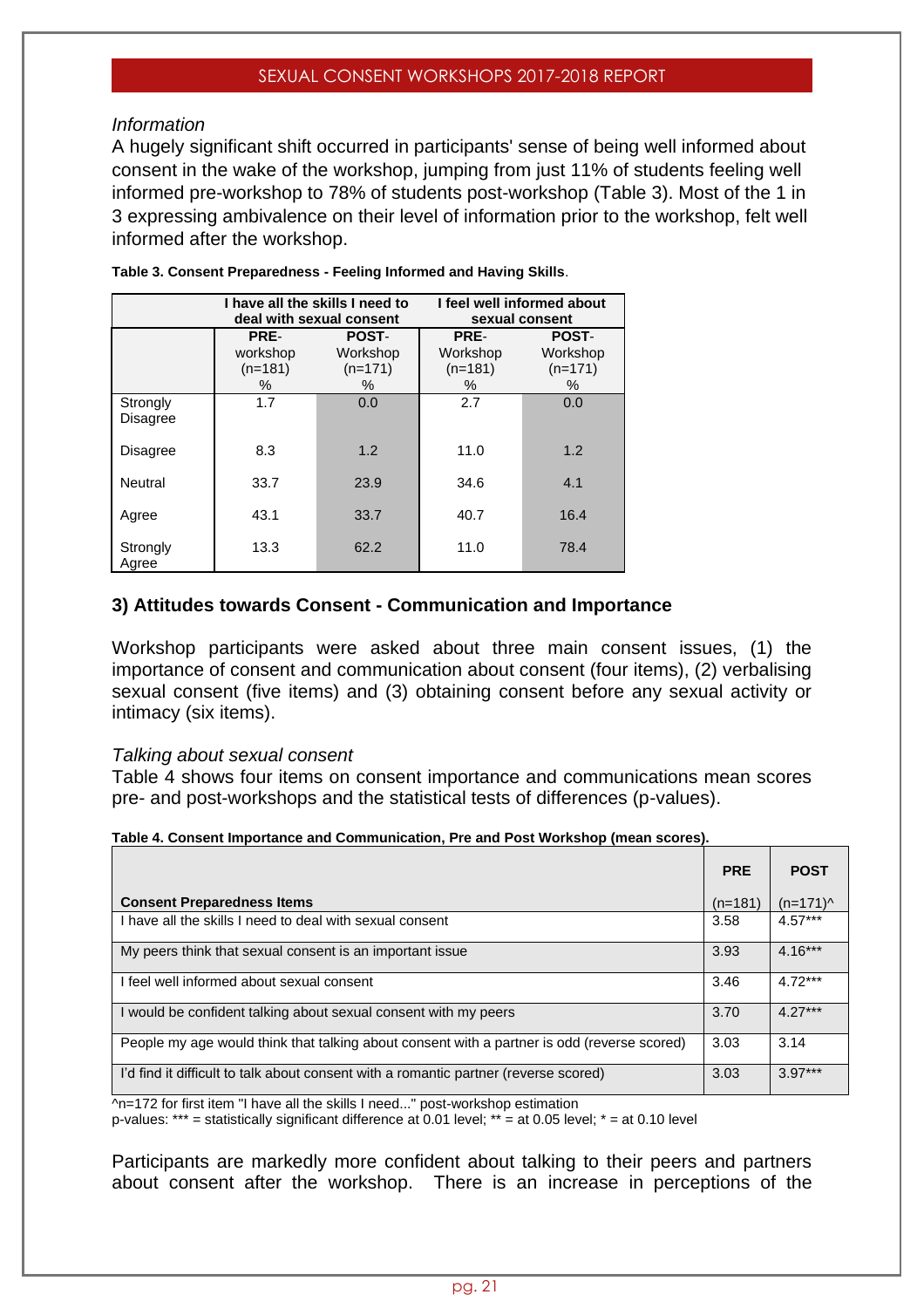importance of consent for others, which enables students to feel confident initiating communication with others on the subject.

*Verbalising consent and the importance of obtaining consent before any sexual act* Comparing pre- and post- workshop results, 7 of the 11 items in total on asking for consent before intimacy and the importance of consent for all forms of intimacy demonstrated significant positive change at some level, across both types of items.

In particular, presuming that sexual consent is not present at the outset, and needing consent for all sexual activities showed statistically significant change (Table 5). Females, especially, improved their agreement on assuming the absence of consent when initiating sexual activity, post-workshop, equaling average male scores.

The changes in scores pre- and post-workshops reflect a breaking down of important problematic structures of gendered norms, such as (a) gender roles (males initiating, females gatekeeping) as females become more positive on requiring consent for each form of sexual activity (4.41 to 4.64; 3.61 to 4.02) and prior to initiating sexual activity (3.88 to 4.27), and (b) oppressive patriarchal systems (traditional silencing and passivity of females) as females agree more strongly with the notion that intimates would want her to verbalise consent (3.91 to 4.19), and that both partners are responsible for ensuring consent is obtained (4.57 to 4.69). These workshops would appear to have enhanced the agency of females in dealing with sexual consent.

|                                                                                                                                   |      | <b>TOTAL</b> |            | <b>MALE</b> |            | <b>FEMALE</b> |
|-----------------------------------------------------------------------------------------------------------------------------------|------|--------------|------------|-------------|------------|---------------|
|                                                                                                                                   |      | $(n=165)$    |            | $(n=35)$    |            | $(n=127)$     |
|                                                                                                                                   |      | PRE POST     | <b>PRE</b> | <b>POST</b> | <b>PRE</b> | <b>POST</b>   |
| Sexual consent should always be obtained before the start<br>of any sexual activity                                               | 4.59 | 4.62         | 4.60       | 4.63        | 4.59       | 4.62          |
| Asking for sexual consent is in my best interest because it<br>reduces any misinterpretations that might arise                    | 4.51 | $4.73***$    | 4.71       | 4.80        | 4.46       | $4.72**$      |
| It is equally important to obtain sexual consent in all<br>relationships regardless of whether or not they have had<br>sex before | 4.60 | 4.63         | 4.51       | 4.63        | 4.65       | 4.63          |
| Verbally asking for sexual consent should occur before<br>proceeding with any sexual activity                                     | 4.23 | 4.16         | 4.23       | 4.34        | 4.23       | 4.11          |
| When initiating sexual activity, you should always assume<br>you do not have sexual consent                                       | 3.93 | $4.28***$    | 4.11       | 4.31        | 3.88       | $4.27***$     |
| It is just as necessary to obtain consent for genital fondling<br>as it is for sexual intercourse                                 | 4.41 | $4.62***$    | 4.37       | 4.54        | 4.41       | $4.64***$     |
| Most people that I care about feel that asking for sexual<br>consent is something I should do                                     | 3.96 | $4.19**$     | 4.11       | 4.17        | 3.91       | $4.19**$      |
| Consent should be asked before any kind of sexual<br>behaviour, including kissing or petting/shifting                             | 3.64 | $4.02**$     | 3.74       | 4.00        | 3.61       | $4.02*$       |
| It is the responsibility of both partners to make sure sexual<br>consent is established before sexual activity begins             | 4.58 | $4.71***$    | 4.66       | 4.80        | 4.57       | $4.69*$       |
| Before making sexual advances, you should assume 'no'<br>until there is clear indication to proceed                               | 4.22 | $4.37*$      | 4.37       | 4.54        | 4.21       | 4.32          |
| Not asking for consent some of the time is ok (Reverse<br>scored)                                                                 | 3.95 | 3.95         | 4.00       | 3.97        | 3.96       | 3.93          |

#### **Table 5: Attitudes to Asking For and Obtaining Consent - Pre / Post-Workshop Mean Scores**

p-values: \*\*\* = statistically significant difference at 0.01 level; \*\* = at 0.05 level; \* = at 0.10 level